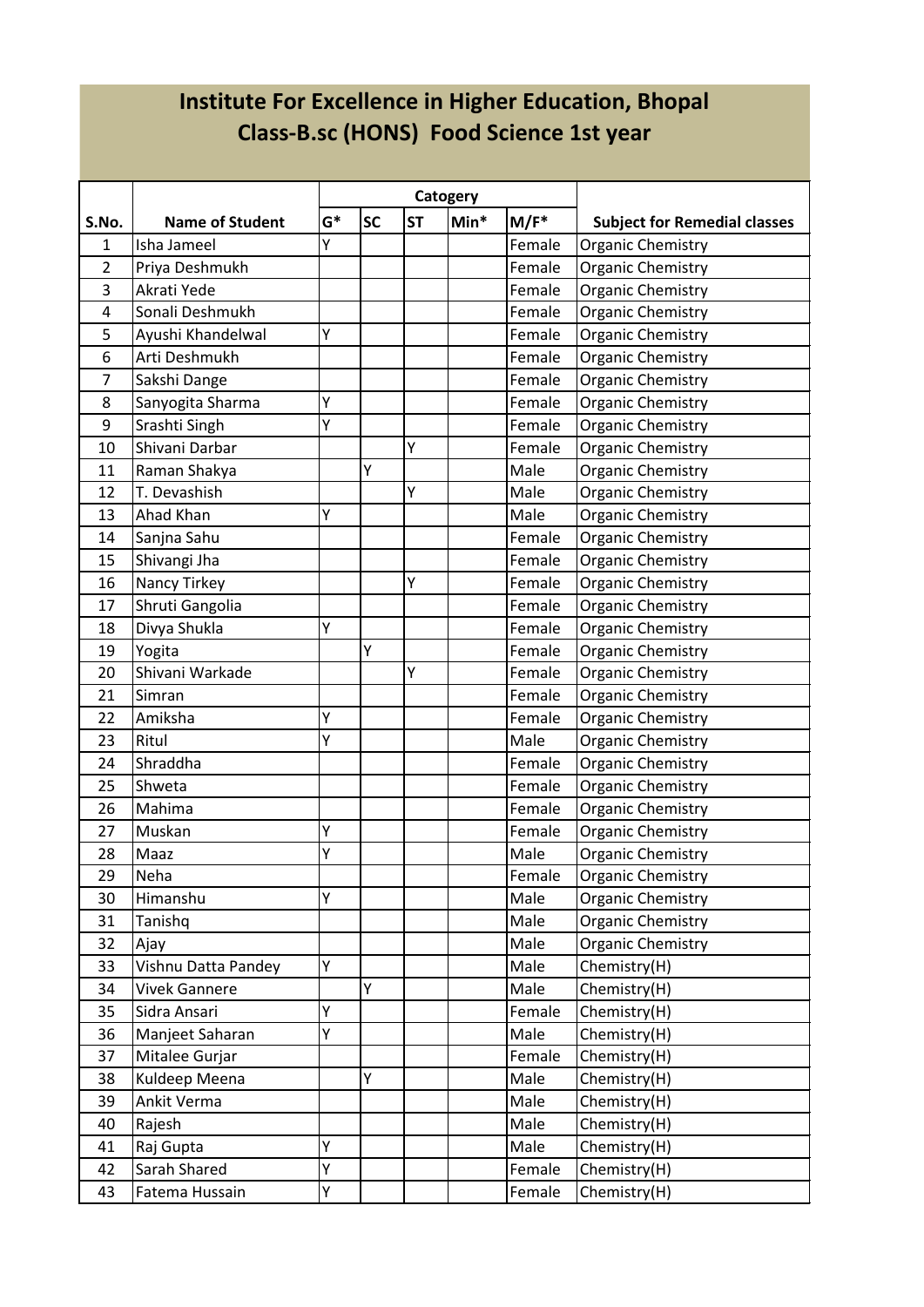| 44 | IAkansha Namdev      |  |  | <b>IFemale</b> | Chemistry(H) |
|----|----------------------|--|--|----------------|--------------|
| 45 | IFinita M.<br>Mathew |  |  | <b>IFemale</b> | Chemistry(H) |

# **Institute For Excellence in Higher Education, Bhopal Class- B.sc Forensic science 1st year**

|                |                        |       |           |           | Catogery |         |                                     |
|----------------|------------------------|-------|-----------|-----------|----------|---------|-------------------------------------|
| S.No.          | <b>Name of Student</b> | $G^*$ | <b>SC</b> | <b>ST</b> | Min*     | $M/F^*$ | <b>Subject for Remedial classes</b> |
| 1              | Sandeep Jaiswal        | γ     |           |           |          | Male    | Organic Chemistry                   |
| $\overline{2}$ | Mausam Yadav           |       |           |           |          | Male    | <b>Organic Chemistry</b>            |
| 3              | <b>Ankit Dhurve</b>    |       |           | Υ         |          | Male    | Organic Chemistry                   |
| 4              | Amit Kumar Singh       |       |           |           |          | Male    | Organic Chemistry                   |
| 5              | Aman Lodhi             | Y     |           |           |          | Male    | Organic Chemistry                   |
| 6              | Swati Pandey           | Y     |           |           |          | Female  | <b>Organic Chemistry</b>            |
| 7              | Shivani Mandrai        |       | Υ         |           |          | Female  | Organic Chemistry                   |
| 8              | Palak Khedle           |       |           |           |          | Female  | Organic Chemistry                   |
| 9              | Sakshi Jain            | Υ     |           |           |          | Female  | Organic Chemistry                   |
| 10             | Prachi Dhamode         |       |           |           |          | Female  | Organic Chemistry                   |
| 11             | Sandhya Yadav          |       |           |           |          | Female  | <b>Organic Chemistry</b>            |
| 12             | Ruchi Baghel           | Y     |           |           |          | Female  | Organic Chemistry                   |
| 13             | Radhika Kahar          |       |           |           |          | Female  | <b>Organic Chemistry</b>            |
| 14             | Ayushi Patidar         |       |           |           |          | Female  | <b>Organic Chemistry</b>            |
| 15             | Sonika Patidar         |       |           |           |          | Female  | Organic Chemistry                   |
| 16             | Shivani Kannouji       |       | Y         |           |          | Female  | <b>Organic Chemistry</b>            |
| 17             | Prajil Nema            |       |           |           |          | Female  | <b>Organic Chemistry</b>            |
| 18             | Ritika Pradhan         |       |           | Υ         |          | Female  | Organic Chemistry                   |
| 19             | Anushree Unni          | Υ     |           |           |          | Female  | <b>Organic Chemistry</b>            |

#### **Institute For Excellence in Higher Education, Bhopal Class- B.sc Maths(s) 1st year**

|                |                    |       |           |           | Catogery |                  |                                     |
|----------------|--------------------|-------|-----------|-----------|----------|------------------|-------------------------------------|
| S.No.          | Name of Student    | $G^*$ | <b>SC</b> | <b>ST</b> | Min*     | M/F <sup>*</sup> | <b>Subject for Remedial classes</b> |
| 1              | Vaishnavi Yadav    |       |           |           |          | Female           | <b>Organic Chemistry</b>            |
| $\overline{2}$ | Priyanka Burman    |       | Υ         |           |          | Female           | <b>Organic Chemistry</b>            |
| 3              | Manish Shrivastava | Υ     |           |           |          | Male             | <b>Organic Chemistry</b>            |
| 4              | Siddharth Soni     |       |           |           |          | Male             | <b>Organic Chemistry</b>            |
| 5              | <b>Ashok Yadav</b> |       |           |           |          | Male             | <b>Organic Chemistry</b>            |
| 6              | <b>Azad Panday</b> |       |           |           |          | Male             | <b>Organic Chemistry</b>            |
| 7              | Pranchal           |       |           |           |          | Male             | <b>Organic Chemistry</b>            |
| 8              | Chirag             |       |           |           |          | Male             | <b>Organic Chemistry</b>            |
| 9              | Vikas Rajput       |       |           |           |          | Male             | <b>Organic Chemistry</b>            |
| 10             | Aman Khade         |       |           |           |          | Male             | <b>Organic Chemistry</b>            |
| 11             | Siddharth Raikwar  |       | Y         |           |          | Male             | <b>Organic Chemistry</b>            |
| 12             | Jaidev Meena       |       | v         |           |          | Male             | <b>Organic Chemistry</b>            |
| 13             | Anil Barme         |       | v         |           |          | Male             | <b>Organic Chemistry</b>            |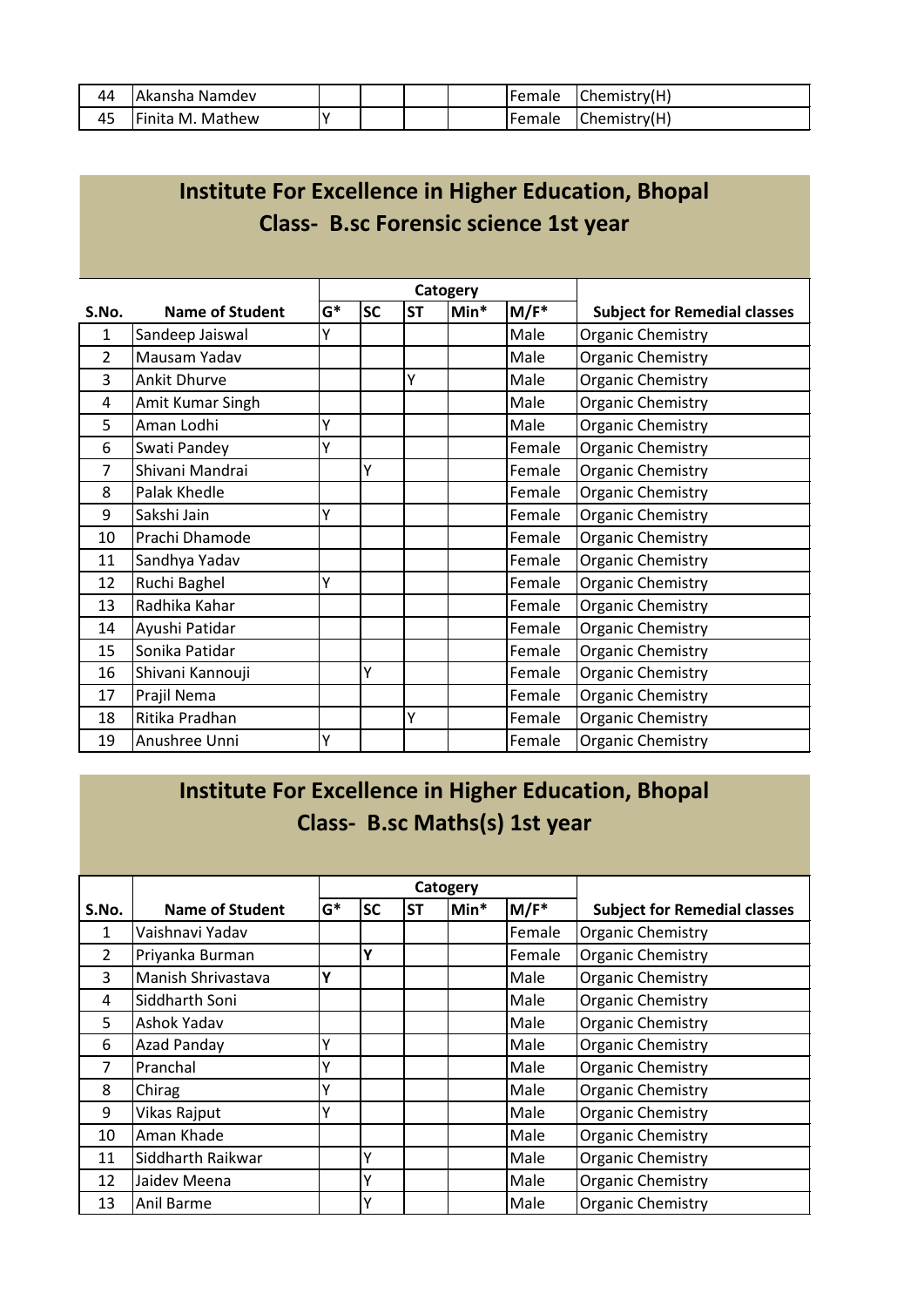| 14 | Piyush Suryavanshi  |  |  | Male   | <b>Organic Chemistry</b> |
|----|---------------------|--|--|--------|--------------------------|
| 15 | Dheeraj Barmase     |  |  | Male   | Organic Chemistry        |
| 16 | Yogesh Chouhan      |  |  | Male   | Organic Chemistry        |
| 17 | <b>Rahul Dhurve</b> |  |  | Male   | Organic Chemistry        |
| 18 | Mansi               |  |  | Female | Organic Chemistry        |
| 19 | Shristi             |  |  | Female | Organic Chemistry        |
| 20 | Reena Sahu          |  |  | Female | <b>Organic Chemistry</b> |
| 21 | Vaishnavi Yadav     |  |  | Female | <b>Organic Chemistry</b> |
| 22 | Kriti Athankar      |  |  | Female | <b>Organic Chemistry</b> |

# **Institute For Excellence in Higher Education, Bhopal Class- Biotech 1st year**

|                |                        |       |           |           | Catogery |         |                                     |
|----------------|------------------------|-------|-----------|-----------|----------|---------|-------------------------------------|
| S.No.          | <b>Name of Student</b> | $G^*$ | <b>SC</b> | <b>ST</b> | $Min*$   | $M/F^*$ | <b>Subject for Remedial classes</b> |
| $\mathbf{1}$   | Himani Dhiman          |       |           |           |          | Female  | Chemitry(Inorg.)                    |
| $\overline{2}$ | Aaditya Naman Soni     |       |           |           |          | Male    | Chemitry(Inorg.)                    |
| 3              | Minakshi Pundhir       | Y     |           |           |          | Female  | Chemitry(Inorg.)                    |
| $\overline{4}$ | Pooja Yadav            |       |           |           |          | Female  | Chemitry(Inorg.)                    |
| 5              | Monika Jyotsna Minjh   |       |           | Ý         |          | Female  | Chemitry(Inorg.)                    |
| 6              | Sonal Tiwari           | Y     |           |           |          | Female  | Chemitry(Inorg.)                    |
| 7              | Sonam Dorea            |       | Y         |           |          | Female  | Chemitry(Inorg.)                    |
| 8              | Saloni Dhurve          |       |           | Ý         |          | Female  | Chemitry(Inorg.)                    |
| 9              | Simran Chouksay        |       |           |           |          | Female  | Chemitry(Inorg.)                    |
| 10             | Sahastrabdi Sarkar     | Y     |           |           |          | Female  | Chemitry(Inorg.)                    |
| 11             | Shubham Kumar Patel    |       |           |           |          | Male    | Chemitry(Inorg.)                    |
| 12             | Rudra Pratap           |       |           |           |          | Male    | Chemitry(Inorg.)                    |
| 13             | Ajit Bhalavi           |       |           | Ÿ         |          | Male    | Chemitry(Inorg.)                    |
| 14             | Anand K. Prajapati     |       | Y         |           |          | Male    | Chemitry(Inorg.)                    |
| 15             | Shafeek Khan           |       |           |           |          | Male    | Chemitry(Inorg.)                    |
| 16             | <b>Anand Prasad</b>    | Y     |           |           |          | Male    | Chemitry(Inorg.)                    |
| 17             | Roshni Khapre          |       |           |           |          | Female  | Chemitry(Inorg.)                    |
| 18             | Niharika Pawar         |       |           |           |          | Female  | Chemitry(Inorg.)                    |
| 19             | Khushbu Umre           |       |           |           |          | Female  | Chemitry(Inorg.)                    |
| 20             | Riyana Mansuri         | Y     |           |           |          | Female  | Chemitry(Inorg.)                    |
| 21             | Laxmi Lodhi            |       |           |           |          | Female  | Chemitry(Inorg.)                    |
| 22             | Anjali Verma           |       |           |           |          | Female  | Chemitry(Inorg.)                    |
| 23             | Megha Yadav            |       |           |           |          | Female  | Chemitry(Inorg.)                    |
| 24             | Yuvika Bhargav         | Υ     |           |           |          | Female  | Chemitry(Inorg.)                    |
| 25             | Rashi Sharma           | Ý     |           |           |          | Female  | Chemitry(Inorg.)                    |
| 26             | Chetna Gayakwad        |       | Y         |           |          | Female  | Chemitry(Inorg.)                    |
| 27             | Nisha Chakravarti      |       |           |           |          | Female  | Chemitry(Inorg.)                    |

# **Institute For Excellence in Higher Education, Bhopal Class- B.sc I (H) 1st year (computer)**

**Catogery**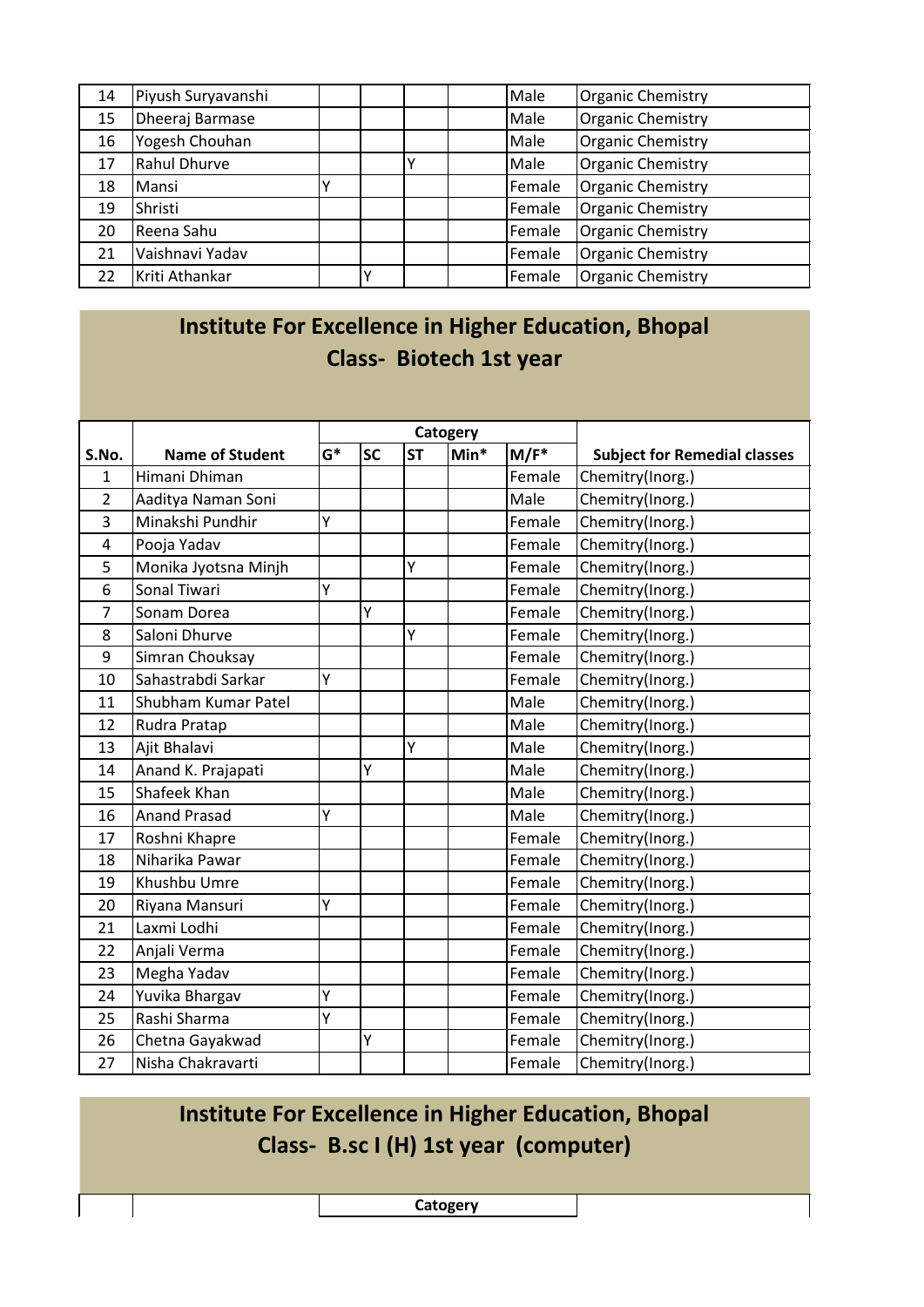| S.No.          | <b>Name of Student</b> | $G^*$ | <b>SC</b> | <b>ST</b> | Min* | $M/F^*$ | <b>Subject for Remedial classes</b> |
|----------------|------------------------|-------|-----------|-----------|------|---------|-------------------------------------|
| 1              | Amit                   |       |           | ٧         |      | Male    | C Language                          |
| $\overline{2}$ | <b>Anshul Parihar</b>  |       | Υ         |           |      | Male    | C Language                          |
| 3              | Rahul Kaushik          |       |           |           |      | Male    | C Language                          |
| 4              | <b>Boby Ray</b>        |       | Υ         |           |      | Male    | C Language                          |
| 5              | Madhu Dhurway          |       |           | Y         |      | Female  | C Language                          |
| 6              | Ravina Patel           |       |           |           |      | Female  | C Language                          |
| 7              | Shubham Gusai          |       |           |           |      | Male    | C Language                          |
| 8              | Anushka                |       |           |           |      | Female  | C Language                          |
| 9              | Disha Kalbhor          |       |           |           |      | Female  | C Language                          |
| 10             | Pooja                  |       |           |           |      | Female  | C Language                          |
| 11             | Pooja                  |       |           |           |      | Female  | C Language                          |
| 12             | <b>Ritik Denge</b>     |       |           |           |      | Male    | C Language                          |
| 13             | Tanu                   |       |           |           |      | Female  | C Language                          |
| 14             | Rajjan                 |       |           |           |      | Male    | C Language                          |
| 15             | Shivam                 |       |           |           |      | Male    | C Language                          |

#### **Institute For Excellence in Higher Education, Bhopal Class- B.sc II(H) 1st year**

|                |                        |       |           |           | Catogery |        |                                     |
|----------------|------------------------|-------|-----------|-----------|----------|--------|-------------------------------------|
| S.No.          | <b>Name of Student</b> | $G^*$ | <b>SC</b> | <b>ST</b> | Min*     | M/F*   | <b>Subject for Remedial classes</b> |
| 1              | Ankit                  |       |           |           |          | Male   | <b>DBMS</b>                         |
| $\overline{2}$ | Anurag                 |       |           |           |          | Male   | <b>DBMS</b>                         |
| 3              | Deeksha                |       |           |           |          | Female | <b>DBMS</b>                         |
| 4              | Jyoti                  |       |           |           |          | Female | <b>DBMS</b>                         |
| 5              | Kuber                  |       |           |           |          | Male   | <b>DBMS</b>                         |
| 6              | Rohan                  |       |           |           |          | Male   | <b>DBMS</b>                         |
| 7              | Romi                   |       |           |           |          | Female | <b>DBMS</b>                         |
| 8              | Shubham                |       |           |           |          | Male   | <b>DBMS</b>                         |
| 9              | Sunil                  |       |           |           |          | Male   | <b>DBMS</b>                         |
| 10             | <b>Vikas</b>           |       |           |           |          | Male   | <b>DBMS</b>                         |
| 11             | Vikesh                 |       |           |           |          | Male   | <b>DBMS</b>                         |
| 12             | Vishal                 |       |           |           |          | Male   | <b>DBMS</b>                         |

# **Institute For Excellence in Higher Education, Bhopal Class- B.sc III(H) 1st year**

|       |                        |       |           |           | Catogery |        |                                     |
|-------|------------------------|-------|-----------|-----------|----------|--------|-------------------------------------|
| S.No. | <b>Name of Student</b> | $G^*$ | <b>SC</b> | <b>ST</b> | Min*     | M/F*   | <b>Subject for Remedial classes</b> |
| 1     | Abhishek Kumar         |       |           |           |          | Male   | ASP. NET                            |
| 2     | Avtar                  |       |           |           |          | Male   | Internet                            |
| 3     | <b>Arvind Parmar</b>   |       |           |           |          | Male   | ASP. NET                            |
| 4     | Majhar                 |       |           |           |          | Male   | IT                                  |
| 5     | Priyanka               |       |           |           |          | Female | ASP. NET                            |
| 6     | Ramesh                 |       |           |           |          | Male   | ASP. NET                            |
|       | Satyam                 |       |           |           |          | Male   | ıτ                                  |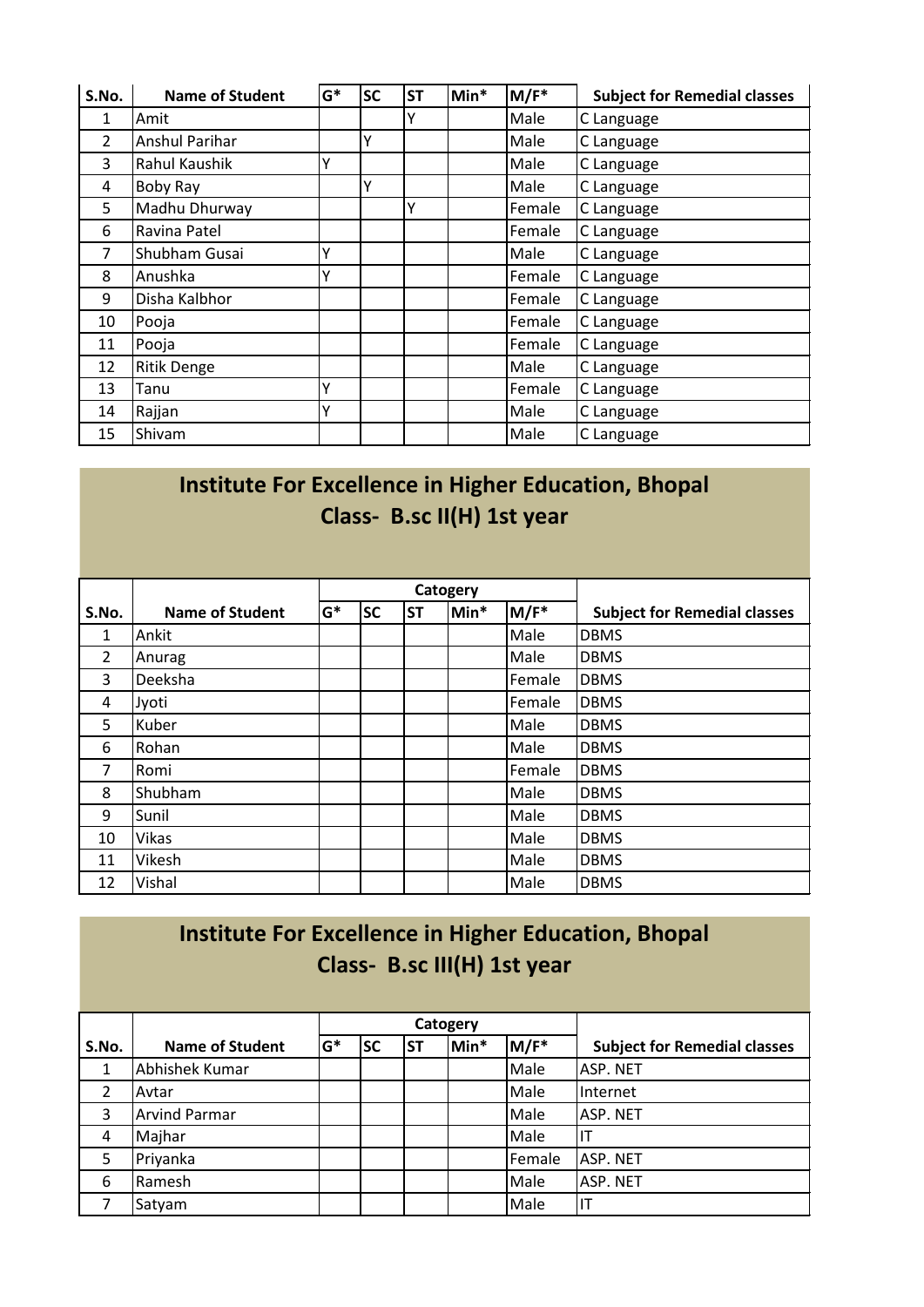| $\circ$<br>٥ | Yogeshwar    |  |  | Male          | <b>ASP. NET</b> |
|--------------|--------------|--|--|---------------|-----------------|
| a<br>◡       | Nidhi        |  |  | <b>Female</b> | IIТ             |
| 10           | Shikha Patel |  |  | <b>Female</b> | lιT             |

|                |                        |       |           |           |          |                                         | Institute For Excellence in Higher Education, Bhopal |
|----------------|------------------------|-------|-----------|-----------|----------|-----------------------------------------|------------------------------------------------------|
|                |                        |       |           |           |          | <b>Class- B.A. 1st year (Economics)</b> |                                                      |
|                |                        |       |           |           |          |                                         |                                                      |
|                |                        |       |           |           |          |                                         |                                                      |
|                |                        |       |           |           | Catogery |                                         |                                                      |
| S.No.          | <b>Name of Student</b> | $G^*$ | <b>SC</b> | <b>ST</b> | Min*     | $M/F^*$                                 | <b>Subject for Remedial classes</b>                  |
| $\mathbf{1}$   | Mimansha Rawat         |       |           |           |          | Female                                  | Micro Economics                                      |
| $\overline{2}$ | Pinky Goyal            |       |           |           |          | Female                                  | <b>Micro Economics</b>                               |
| 3              | Ambika Mistry          |       |           |           |          | Female                                  | Thought                                              |
| 4              | <b>Bindu Chouhan</b>   |       |           |           |          | Female                                  | Thought                                              |
| 5              | Harshit Maiti          |       |           |           |          | Male                                    | <b>Micro Economics</b>                               |
| 6              | Garima Singh           |       |           |           |          | Female                                  | <b>Micro Economics</b>                               |
| $\overline{7}$ | Maadu Jain             |       |           |           |          | Female                                  | <b>Micro Economics</b>                               |
| 8              | Sapna Gutam            |       |           |           |          | Female                                  | <b>Micro Economics</b>                               |
| 9              | Anushree Singh         |       |           |           |          | Female                                  | <b>Micro Economics</b>                               |
| 10             | Karishma Dhakad        |       |           |           |          | Female                                  | <b>Micro Economics</b>                               |
| 11             | Piyush Shukla          |       |           |           |          | Male                                    | <b>Micro Economics</b>                               |
| 12             | Anushka Baluye         |       |           |           |          | Female                                  | <b>Micro Economics</b>                               |
| 13             | swetlana               |       |           |           |          | Female                                  | <b>Micro Economics</b>                               |
| 14             | Aujasvi Garg           |       |           |           |          | Female                                  | <b>Micro Economics</b>                               |
| 15             | Snagun Verma           |       |           |           |          | Female                                  | <b>Micro Economics</b>                               |
| 16             | Sakshi Kabra           |       |           |           |          | Female                                  | Micro Economics                                      |
| 17             | Kanchan Singh          |       |           |           |          | Female                                  | Micro Economics                                      |
| 18             | Chanchal               |       |           |           |          | Female                                  | <b>Micro Economics</b>                               |
| 19             | Shristi Trivedi        |       |           |           |          | Female                                  | Thought                                              |
| 20             | Ojuswi Khanna          |       |           |           |          | Female                                  | Thought                                              |
| 21             | Stuti Saxena           |       |           |           |          | Female                                  | Thought                                              |
| 22             | Khyati                 |       |           |           |          | Female                                  | Thought                                              |
| 23             | Shristi Shindhe        |       |           |           |          | Female                                  | Thought                                              |
| 24             | Srajay Singh           |       |           |           |          | Male                                    | Thought                                              |
| 25             | Avtansh                |       |           |           |          | Male                                    | Thought                                              |
| 26             | Garvit                 |       |           |           |          | Male                                    | Thought                                              |

# **Institute For Excellence in Higher Education, Bhopal**

# **Institute For Excellence in Higher Education, Bhopal Class- B.A. 1st year Hons- I**

|                |                        |       |           |           | Catogery |        |                                     |
|----------------|------------------------|-------|-----------|-----------|----------|--------|-------------------------------------|
| S.No.          | <b>Name of Student</b> | $G^*$ | <b>SC</b> | <b>ST</b> | Min*     | M/F*   | <b>Subject for Remedial classes</b> |
| 1              | Afreen Khan            |       |           |           |          | Female | FD (HONS-I)                         |
| 2              | Arti Parmar            |       |           |           |          | Female | FD (HONS-1)                         |
| $\overline{3}$ | Jaya Gawande           |       |           |           |          | Female | FD (HONS-1)                         |
| 4              | Megha Solanki          |       |           |           |          | Female | FD (HONS-I)                         |
| 5              | Megha Thakur           |       |           |           |          | Female | FD (HONS-1)                         |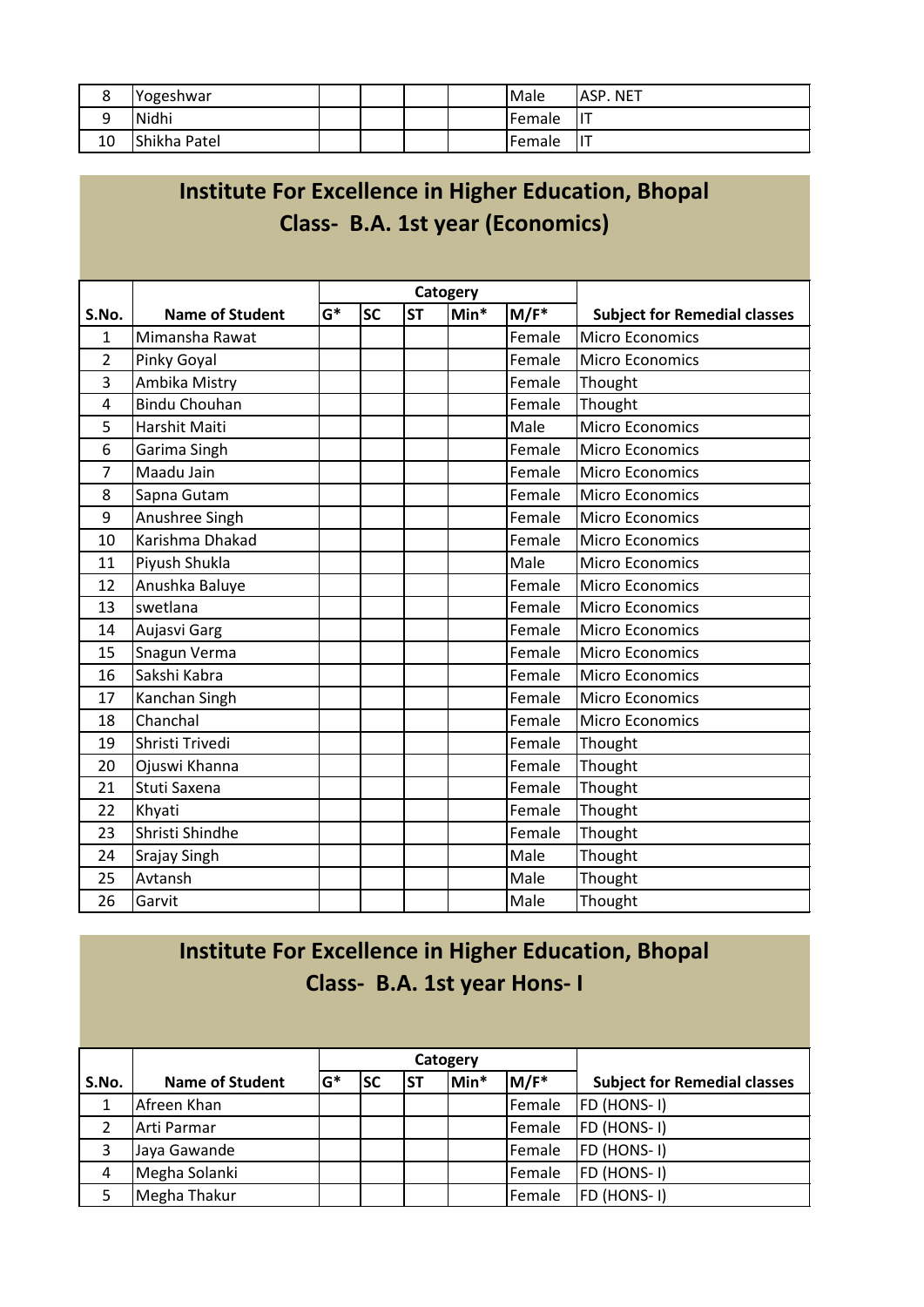| b | Muskan Jaiswal       |  |  |                | Female  FD (HONS-1)       |
|---|----------------------|--|--|----------------|---------------------------|
|   | <b>I</b> Muskan More |  |  |                | <b>Female FD</b> (HONS-1) |
| 8 | Ruchi Komade         |  |  | Female         | $ FD (HONS-I)$            |
| a | lSakshi Rai          |  |  | <b>IFemale</b> | <b>FD (HONS-1)</b>        |

# **Institute For Excellence in Higher Education, Bhopal Class- B.A. 1st year (Management)**

|                |                        |       |           |           | Catogery |                  |                                     |
|----------------|------------------------|-------|-----------|-----------|----------|------------------|-------------------------------------|
| S.No.          | <b>Name of Student</b> | $G^*$ | <b>SC</b> | <b>ST</b> | Min*     | M/F <sup>*</sup> | <b>Subject for Remedial classes</b> |
| 1              | Arti Parmar            |       |           |           |          | Female           | <b>Fashion Design</b>               |
| $\overline{2}$ | Jaya Gawade            |       |           |           |          | Female           | <b>Fashion Design</b>               |
| 3              | Kajal                  |       |           |           |          | Female           | <b>Fashion Design</b>               |
| 4              | Megha                  |       |           |           |          | Female           | <b>Fashion Design</b>               |
| 5              | Megha Thakur           |       |           |           |          | Female           | <b>Fashion Design</b>               |
| 6              | Muskan J.              |       |           |           |          | Female           | <b>Fashion Design</b>               |
| 7              | Muskan More            |       |           |           |          | Female           | <b>Fashion Design</b>               |
| 8              | Rishita                |       |           |           |          | Female           | <b>Fashion Design</b>               |
| 9              | Simran                 |       |           |           |          | Female           | <b>Fashion Design</b>               |
| 10             | Versha                 |       |           |           |          | Female           | <b>Fashion Design</b>               |

#### **Institute For Excellence in Higher Education, Bhopal Class- B.A. 1st year Hons II**

|                |                        |       |           |           | Catogery |                  |                                     |
|----------------|------------------------|-------|-----------|-----------|----------|------------------|-------------------------------------|
| S.No.          | <b>Name of Student</b> | $G^*$ | <b>SC</b> | <b>ST</b> | Min*     | M/F <sup>*</sup> | <b>Subject for Remedial classes</b> |
| 1              | Afreen                 |       |           |           |          | Female           | Fashion Design (H-II)               |
| $\overline{2}$ | Arti Permar            |       |           |           |          | Female           | Fashion Design (H-II)               |
| 3              | Jaya Gawande           |       |           |           |          | Female           | Fashion Design (H-II)               |
| $\overline{4}$ | Megha                  |       |           |           |          | Female           | Fashion Design (H-II)               |
| 5              | Megha Thakur           |       |           |           |          | Female           | Fashion Design (H-II)               |
| 6              | Muskan Jaiswal         |       |           |           |          | Female           | Fashion Design (H-II)               |
| 7              | Muskan More            |       |           |           |          | Female           | Fashion Design (H-II)               |
| 8              | Ruchi Kanade           |       |           |           |          | Female           | Fashion Design (H-II)               |
| 9              | Sakshi Rai             |       |           |           |          | Female           | Fashion Design (H-II)               |

|       | Institute For Excellence in Higher Education, Bhopal<br>Class- B.A. 1st year |        |           |           |          |         |                                     |  |  |  |
|-------|------------------------------------------------------------------------------|--------|-----------|-----------|----------|---------|-------------------------------------|--|--|--|
|       |                                                                              |        |           |           | Catogery |         |                                     |  |  |  |
| S.No. | <b>Name of Student</b>                                                       | $IG^*$ | <b>SC</b> | <b>ST</b> | Min*     | $M/F^*$ | <b>Subject for Remedial classes</b> |  |  |  |
|       | Ekta Kushwaha                                                                |        |           |           |          | Female  | Geopraphy                           |  |  |  |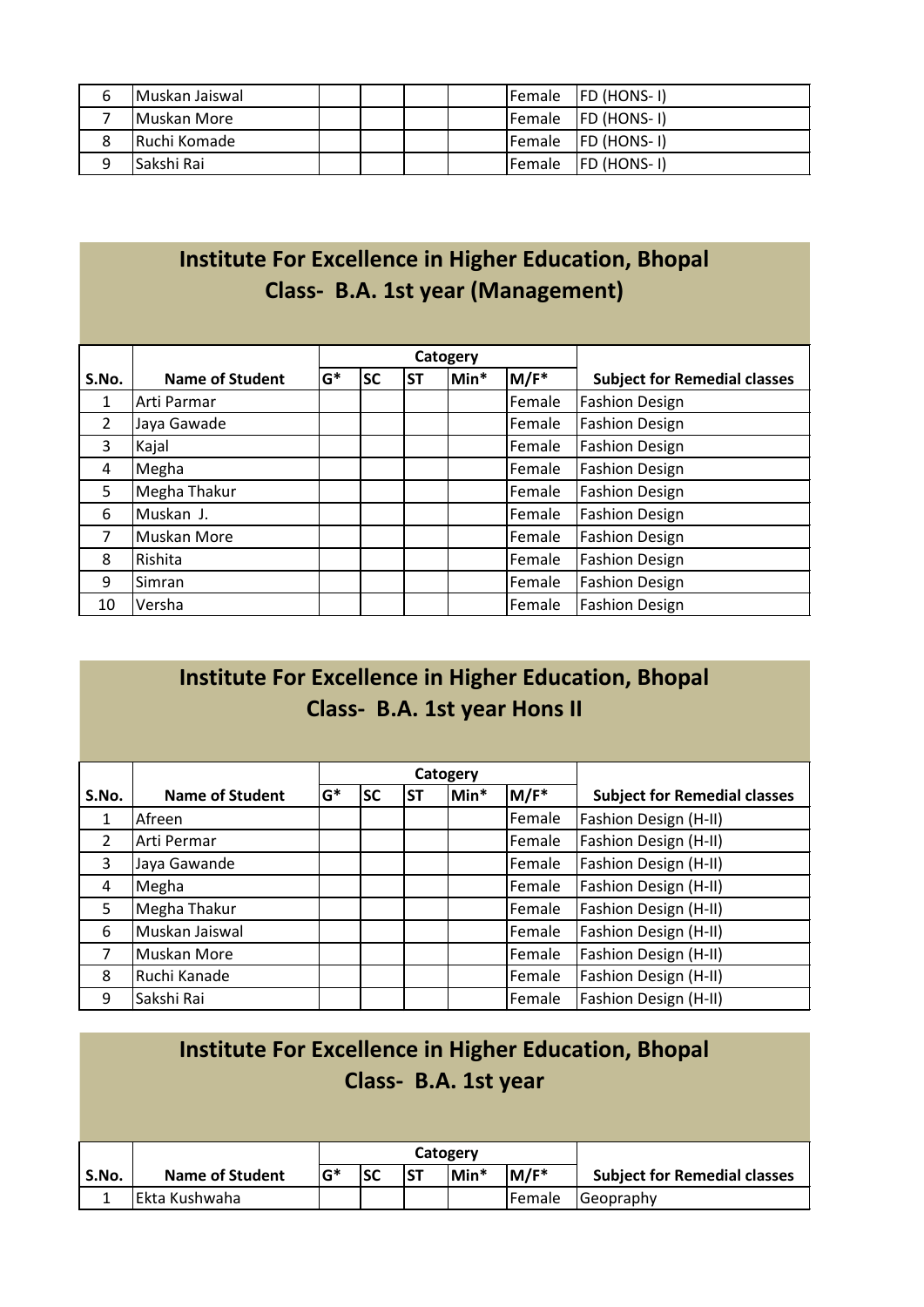| $\overline{2}$ | Kamla Prasad       |  | Female | Geopraphy |
|----------------|--------------------|--|--------|-----------|
| 3              | Gajendra Singh     |  | Male   | Geopraphy |
| 4              | Satyam Mourya      |  | Male   | Geopraphy |
| 5              | Zeeshan Khan       |  | Male   | Geopraphy |
| 6              | Rohit Rai          |  | Male   | Geopraphy |
| 7              | Lokendra verma     |  | Male   | Geopraphy |
| 8              | Pawan Godre        |  | Male   | Geopraphy |
| 9              | Prerna Dhurve      |  | Female | Geopraphy |
| 10             | suruchi Diwan      |  | Female | Geopraphy |
| 11             | Sudha              |  | Female | Geopraphy |
| 12             | Mayank Tiwari      |  | Male   | Geopraphy |
| 13             | Shrikant Tamarkar  |  | Male   | Geopraphy |
| 14             | <b>Tarun Powar</b> |  | Male   | Geopraphy |

# **Institute For Excellence in Higher Education, Bhopal Class- B.A. 1st year**

|                |                        |       |           |           | Catogery |        |                                     |
|----------------|------------------------|-------|-----------|-----------|----------|--------|-------------------------------------|
| S.No.          | <b>Name of Student</b> | $G^*$ | <b>SC</b> | <b>ST</b> | Min*     | M/F*   | <b>Subject for Remedial classes</b> |
| 1              | Sarthak Verma          |       |           |           |          | Male   | Hindi                               |
| $\overline{2}$ | litika Verma           |       |           |           |          | Female | Hindi                               |
| 3              | Payas Gokhale          |       |           |           |          | Male   | Hindi                               |
| 4              | Dhanishthha Gore       |       |           |           |          | Female | Hindi                               |
| 5              | Anushka Shrivastava    |       |           |           |          | Female | Hindi                               |
| 6              | Mithlesh Sisodiya      |       |           |           |          | Male   | Hindi                               |
| $\overline{7}$ | Honey Ahirwar          |       |           |           |          | Male   | Hindi                               |
| 8              | Shivansh Rathore       |       |           |           |          | Male   | Hindi                               |
| 9              | Kalyani Batt           |       |           |           |          | Female | Hindi                               |
| 10             | Tripti Chouhan         |       |           |           |          | Female | Hindi                               |

#### **Institute For Excellence in Higher Education, Bhopal Class- B.A. 1st year**

|                |                        |       |           |           | Catogery |        |                                     |
|----------------|------------------------|-------|-----------|-----------|----------|--------|-------------------------------------|
| S.No.          | <b>Name of Student</b> | $G^*$ | <b>SC</b> | <b>ST</b> | Min*     | M/F*   | <b>Subject for Remedial classes</b> |
| 1              | Saksham Nema           |       |           |           |          | Male   | Psychology                          |
| $\overline{2}$ | Priti Patel            |       |           |           |          | Female | Psychology                          |
| 3              | Arti Kumari            |       |           |           |          | Female | Psychology                          |
| 4              | Yogesh Singh           |       |           |           |          | Male   | Psychology                          |
| 5              | Nikhil Dhoke           |       |           |           |          | Male   | Psychology                          |
| 6              | Priyanka Patel         |       |           |           |          | Female | Psychology                          |
| $\overline{7}$ | Priyanshu              |       |           |           |          | Male   | Psychology                          |
| 8              | Shalu Parmar           |       |           |           |          | Female | Psychology                          |
| 9              | Priya Tripathi         |       |           |           |          | Female | Psychology                          |
| 10             | Ananya Tiwari          |       |           |           |          | Female | Psychology                          |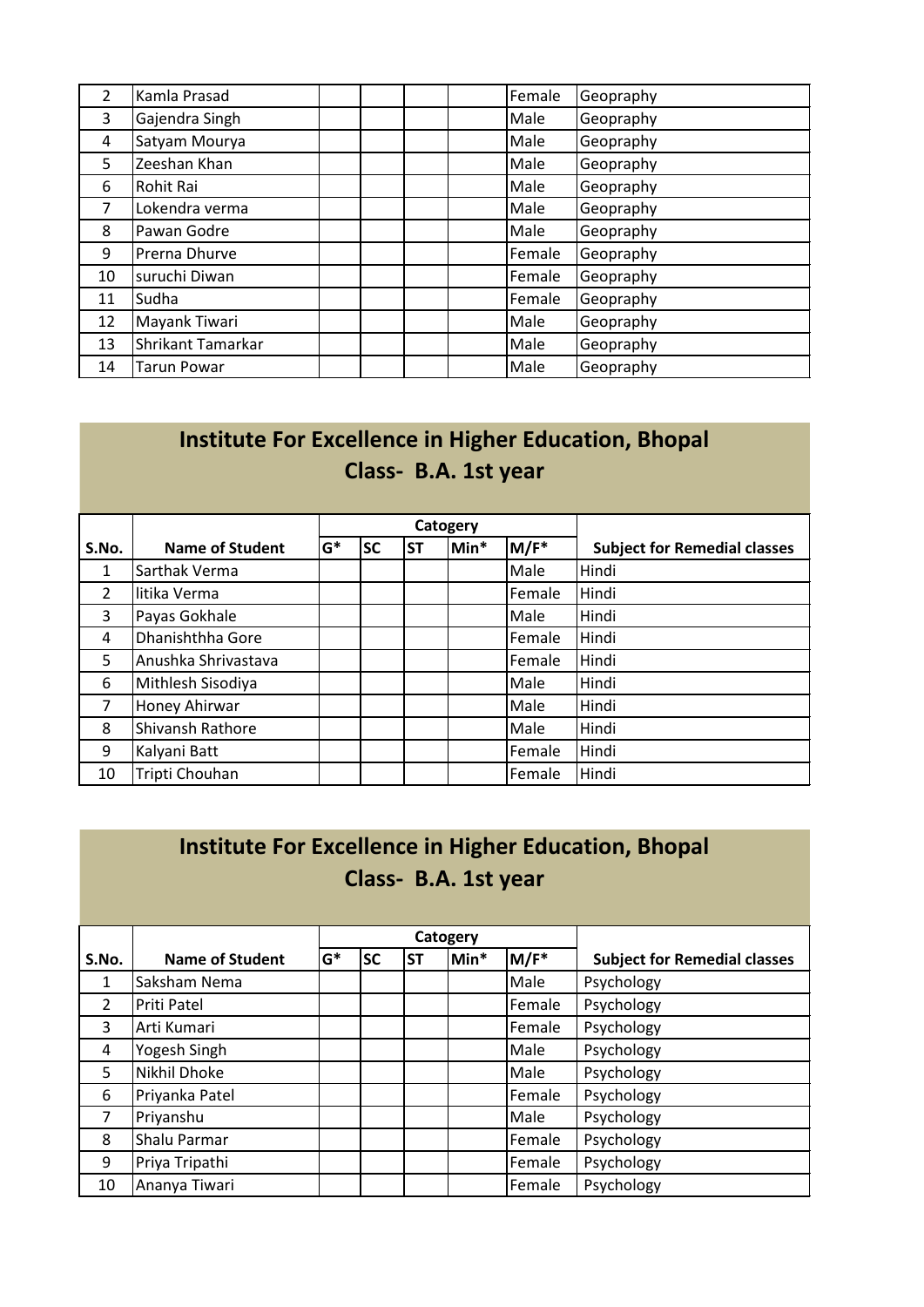## **Institute For Excellence in Higher Education, Bhopal Class- B.com 1st year**

|                |                        |       |           |           | Catogery |         |                                     |
|----------------|------------------------|-------|-----------|-----------|----------|---------|-------------------------------------|
| S.No.          | <b>Name of Student</b> | $G^*$ | <b>SC</b> | <b>ST</b> | $Min*$   | $M/F^*$ | <b>Subject for Remedial classes</b> |
| 1              | Piyush kumar Mishra    |       |           |           |          | Male    | <b>Financial Accounting</b>         |
| $\overline{2}$ | Piyush Aryan           |       |           |           |          | Male    | <b>Financial Accounting</b>         |
| 3              | Abhitosh Prajapati     |       |           |           |          | Male    | <b>Financial Accounting</b>         |
| 4              | Yash Lodhe             |       |           |           |          | Male    | <b>Financial Accounting</b>         |
| 5              | Abhay Ahirwar          |       |           |           |          | Male    | <b>Financial Accounting</b>         |
| 6              | Tushi Agrawal          |       |           |           |          | Female  | <b>Financial Accounting</b>         |
| $\overline{7}$ | <b>Kunal Verma</b>     |       |           |           |          | Male    | <b>Financial Accounting</b>         |
| 8              | Muskan Sanodia         |       |           |           |          | Female  | <b>Financial Accounting</b>         |
| 9              | Muskan Jain            |       |           |           |          | Female  | <b>Financial Accounting</b>         |
| 10             | <b>Bhavna Nema</b>     |       |           |           |          | Male    | <b>Financial Accounting</b>         |
| 11             | S. Minali Mudliar      |       |           |           |          | Female  | <b>Financial Accounting</b>         |
| 12             | <b>Farhat Zabin</b>    |       |           |           |          | Male    | Accounts                            |
| 13             | Harsha Pal             |       |           |           |          | Female  | Accounts                            |
| 14             | Jaya Raj               |       |           |           |          | Female  | <b>Financial Accounting</b>         |
| 15             | Dharmesh kumar Panday  |       |           |           |          | Male    | <b>Financial Accounting</b>         |
| 16             | <b>Vikrant Patel</b>   |       |           |           |          | Male    | <b>Financial Accounting</b>         |
| 17             | <b>Mehak Maithil</b>   |       |           |           |          | Female  | <b>Financial Accounting</b>         |
| 18             | Aditya Balodiya        |       |           |           |          | Male    | <b>Financial Accounting</b>         |
| 19             | Deepu Kushwaha         |       |           |           |          | Male    | <b>Financial Accounting</b>         |
| 20             | Preeti Bhallavi        |       |           |           |          | Female  | <b>Financial Accounting</b>         |
| 21             | Akshy Rajput           |       |           |           |          | Male    | <b>Financial Accounting</b>         |
| 22             | Harsh Temre            |       |           |           |          | Male    | <b>Financial Accounting</b>         |

#### **Institute For Excellence in Higher Education, Bhopal Class- B.sc1st year**

|                |                        |       |           |           | Catogery |                  |                                     |
|----------------|------------------------|-------|-----------|-----------|----------|------------------|-------------------------------------|
| S.No.          | <b>Name of Student</b> | $G^*$ | <b>SC</b> | <b>ST</b> | Min*     | M/F <sup>*</sup> | <b>Subject for Remedial classes</b> |
| 1              | Kuldeep Meena          |       |           |           |          | Male             | English                             |
| $\overline{2}$ | Ankit Verma            |       |           |           |          | Male             | English                             |
| 3              | <b>Vivek Gannore</b>   |       |           |           |          | Male             | English                             |
| 4              | Shivangi Jha           |       |           |           |          | Female           | English                             |
| 5              | T. Devanshish          |       |           |           |          | Male             | English                             |
| 6              | Mithalee               |       |           |           |          | Female           | English                             |
| 7              | Manjeet                |       |           |           |          | Male             | English                             |
| 8              | Vishnu Datta Pandey    |       |           |           |          | Male             | English                             |
| 9              | Arti Deshmukh          |       |           |           |          | Femle            | English                             |
| 10             | Sakshi Dange           |       |           |           |          | Female           | English                             |
| 11             | Sanyogita Sharma       |       |           |           |          | Female           | English                             |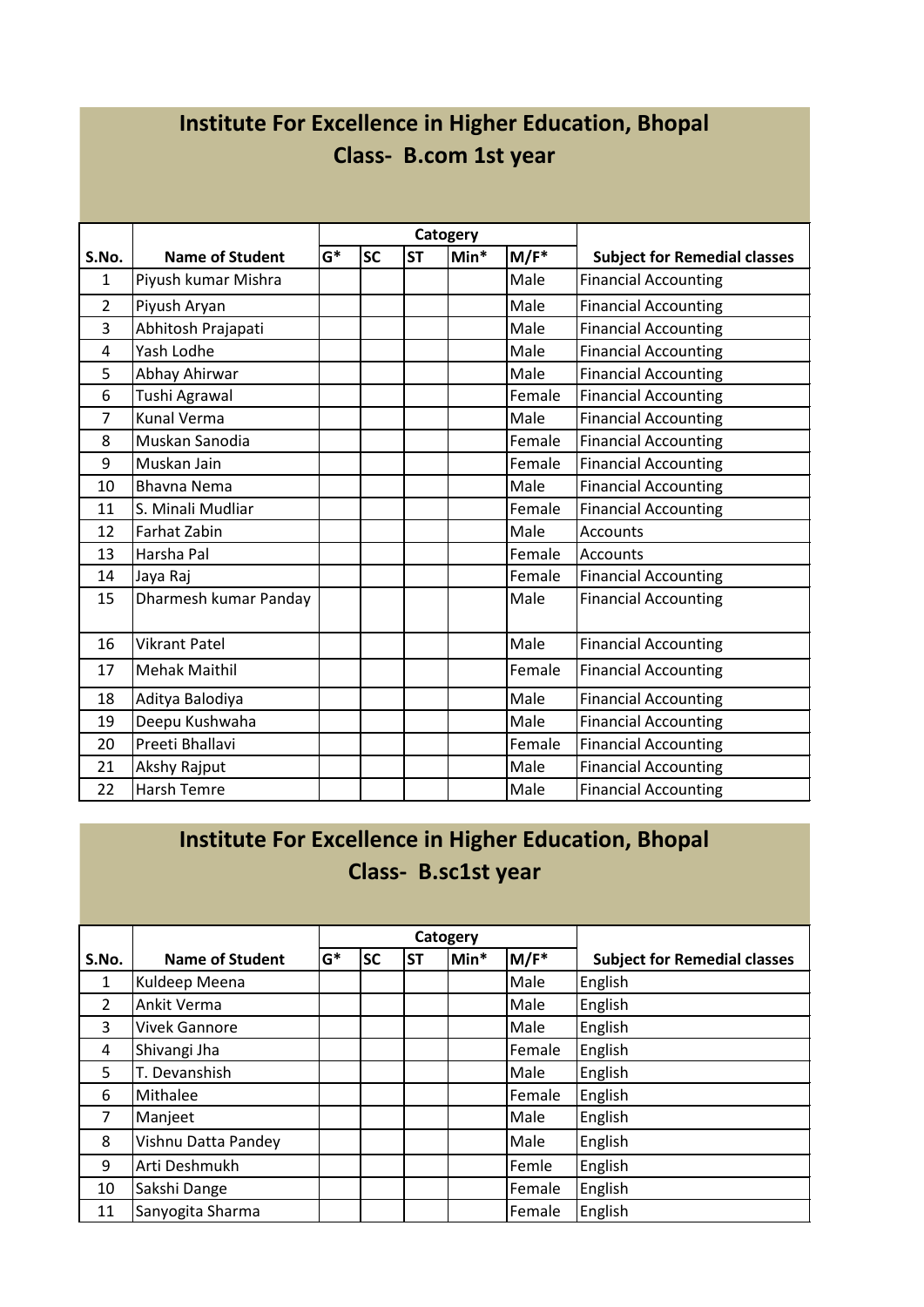| 12 | Osheen Khan    |  | Female | English |
|----|----------------|--|--------|---------|
| 13 | Finita Mathew  |  | Female | English |
| 14 | Nancy Tirkey   |  | Female | English |
| 15 | Akansha Namdev |  | Female | English |
| 16 | Rajesh         |  | Male   | English |
| 17 | Raman Shakya   |  | Male   | English |

#### **Institute For Excellence in Higher Education, Bhopal Class- B.A.1st year Economics Non Mgt.**

|                |                        |       |           |           | Catogery |         |                                     |
|----------------|------------------------|-------|-----------|-----------|----------|---------|-------------------------------------|
| S.No.          | <b>Name of Student</b> | $G^*$ | <b>SC</b> | <b>ST</b> | Min*     | $M/F^*$ | <b>Subject for Remedial classes</b> |
| $\mathbf{1}$   | Poorvi Verma           |       |           |           |          | Female  | English                             |
| 2              | Chanchal Sharma        |       |           |           |          | Female  | English                             |
| 3              | Kunal A                |       |           |           |          | Male    | English                             |
| 4              | Anshu                  |       |           |           |          | Female  | English                             |
| 5              | Nikhil Ingle           |       |           |           |          | Male    | English                             |
| 6              | Sanskar Naik           |       |           |           |          | Male    | English                             |
| $\overline{7}$ | Sourabh Dangi          |       |           |           |          | Male    | English                             |
| 8              | <b>Udit Rathor</b>     |       |           |           |          | Male    | English                             |
| 9              | Piyush Shukla          |       |           |           |          | Male    | English                             |

#### **Institute For Excellence in Higher Education, Bhopal Class- B.sc 1st year Fr. Science**

|              |                        |       |           |           | Catogery |         |                                     |
|--------------|------------------------|-------|-----------|-----------|----------|---------|-------------------------------------|
| S.No.        | <b>Name of Student</b> | $G^*$ | <b>SC</b> | <b>ST</b> | Min*     | $M/F^*$ | <b>Subject for Remedial classes</b> |
| $\mathbf{1}$ | Vibhanshu Sanone       |       |           |           |          | Male    | English                             |
| 2            | Swati Pandey           |       |           |           |          | Female  | English                             |
| 3            | Anushreei Kori         |       |           |           |          | Female  | English                             |
| 4            | Sakshi Jain            |       |           |           |          | Female  | English                             |
| 5            | Amit Kumar Singh       |       |           |           |          | Male    | English                             |
| 6            | <b>Ankit Dhurve</b>    |       |           |           |          | Male    | English                             |
| 7            | Mausam Yadav           |       |           |           |          | Male    | English                             |
| 8            | Ajay Rathore           |       |           |           |          | Male    | English                             |
| 9            | Sandhya Yadav          |       |           |           |          | Female  | English                             |
| 10           | Radhika Kalar          |       |           |           |          | Female  | English                             |

|       |                        |       |           |            | Class- B.A.1st year |      | Institute For Excellence in Higher Education, Bhopal |
|-------|------------------------|-------|-----------|------------|---------------------|------|------------------------------------------------------|
|       |                        |       |           |            | Catogery            |      |                                                      |
| S.No. | <b>Name of Student</b> | $G^*$ | <b>SC</b> | <b>IST</b> | Min*                | M/F* | <b>Subject for Remedial classes</b>                  |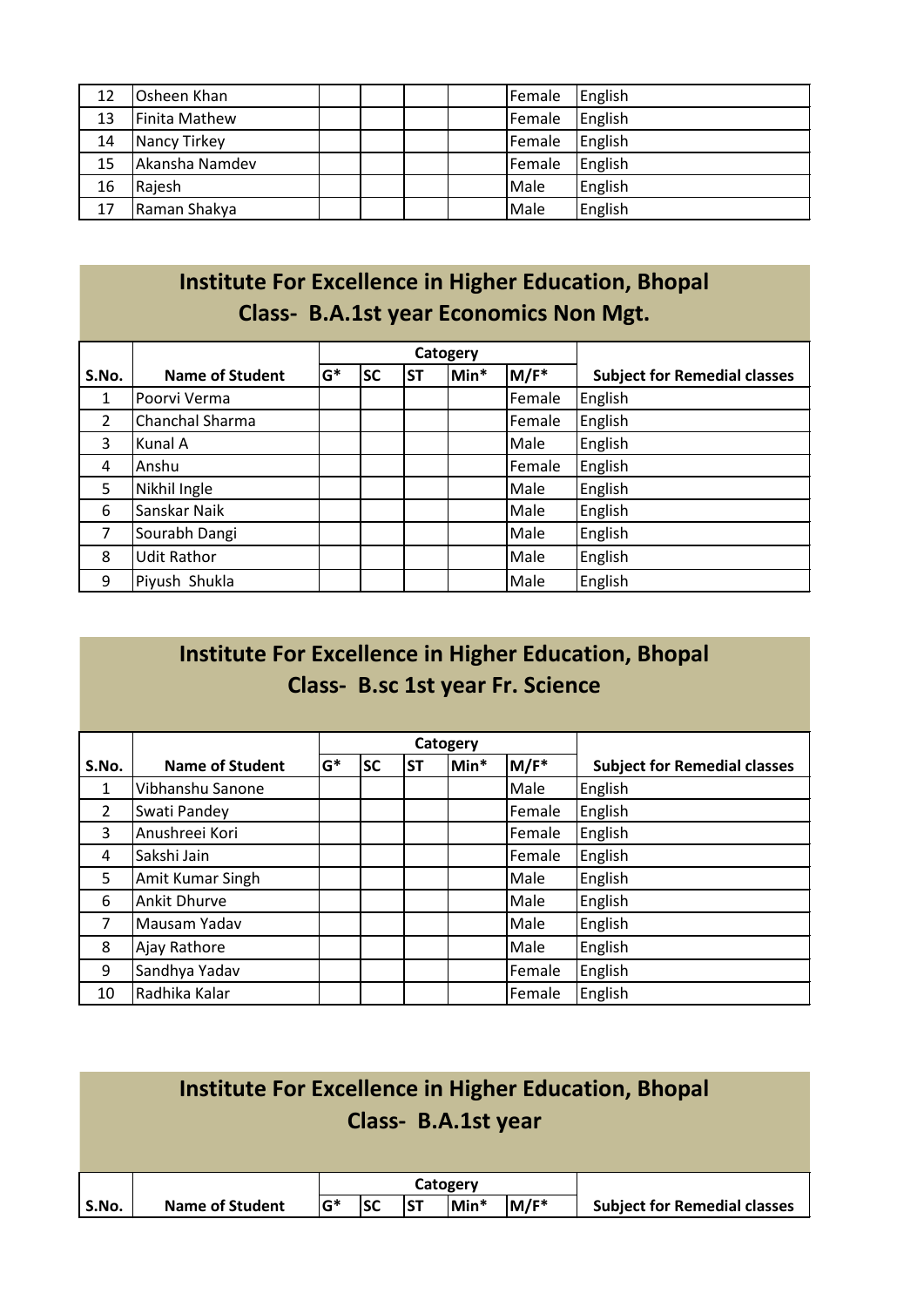| 1              | Gyanendra     |  | Male | English |
|----------------|---------------|--|------|---------|
| $\overline{2}$ | Aman          |  | Male | English |
| 3              | Mlkhan        |  | Male | English |
| 4              | Devendra      |  | Male | English |
| 5              | Hariom        |  | Male | English |
| 6              | <b>Nitin</b>  |  | Male | English |
| $\overline{7}$ | Gopal Gurjar  |  | Male | English |
| 8              | Sachin        |  | Male | English |
| 9              | Akhilesh      |  | Male | English |
| 10             | Lokendra      |  | Male | English |
| 11             | V. Vishnukant |  | Male | English |

|                | Institute For Excellence in Higher Education, Bhopal<br><b>Class- B.A. English Litrature</b> |       |           |           |      |        |                                     |  |  |  |  |  |
|----------------|----------------------------------------------------------------------------------------------|-------|-----------|-----------|------|--------|-------------------------------------|--|--|--|--|--|
|                |                                                                                              |       |           | Catogery  |      |        |                                     |  |  |  |  |  |
| S.No.          | <b>Name of Student</b>                                                                       | $G^*$ | <b>SC</b> | <b>ST</b> | Min* | M/F*   | <b>Subject for Remedial classes</b> |  |  |  |  |  |
| 1              | Vedant                                                                                       |       |           |           |      | Male   | English                             |  |  |  |  |  |
| $\overline{2}$ | Abhisheikh                                                                                   |       |           |           |      | Male   | English                             |  |  |  |  |  |
| 3              | Garima                                                                                       |       |           |           |      | Female | English                             |  |  |  |  |  |
| 4              | Sanshmitra                                                                                   |       |           |           |      | Female | English                             |  |  |  |  |  |
| 5              | Nainsee                                                                                      |       |           |           |      | Female | English                             |  |  |  |  |  |
| 6              | Yushi Marko                                                                                  |       |           |           |      | Female | English                             |  |  |  |  |  |
| 7              | Surabhi                                                                                      |       |           |           |      | Female | English                             |  |  |  |  |  |
| 8              | Agnizeska Muzamdar                                                                           |       |           |           |      | Female | English                             |  |  |  |  |  |

| Institute For Excellence in Higher Education, Bhopal<br>Class-B.com 1st year Mgt. section(B) |                        |       |           |           |          |         |                                     |  |  |  |  |
|----------------------------------------------------------------------------------------------|------------------------|-------|-----------|-----------|----------|---------|-------------------------------------|--|--|--|--|
|                                                                                              |                        |       |           |           | Catogery |         |                                     |  |  |  |  |
| S.No.                                                                                        | <b>Name of Student</b> | $G^*$ | <b>SC</b> | <b>ST</b> | Min*     | $M/F^*$ | <b>Subject for Remedial classes</b> |  |  |  |  |
| $\mathbf{1}$                                                                                 | Anushka Jain           |       |           |           |          | Female  | English                             |  |  |  |  |
| $\overline{2}$                                                                               | Piyush Singh           |       |           |           |          | Male    | English                             |  |  |  |  |
| 3                                                                                            | Bhavna Meghani         |       |           |           |          | Female  | English                             |  |  |  |  |
| 4                                                                                            | <b>Bhavna Shinde</b>   |       |           |           |          | Female  | English                             |  |  |  |  |
| 5                                                                                            | Shanya Dabi            |       |           |           |          | Female  | English                             |  |  |  |  |
| 6                                                                                            | Chandrakeerti Patel    |       |           |           |          | Female  | English                             |  |  |  |  |
| $\overline{7}$                                                                               | Dishant Yadav          |       |           |           |          | Male    | English                             |  |  |  |  |
| 8                                                                                            | Palak Nema             |       |           |           |          | Female  | English                             |  |  |  |  |
| 9                                                                                            | Deepika Dubey          |       |           |           |          | Female  | English                             |  |  |  |  |
| 10                                                                                           | Sonia Silaley          |       |           |           |          | Female  | English                             |  |  |  |  |
| 11                                                                                           | Priyanka Jhiloria      |       |           |           |          | Female  | English                             |  |  |  |  |
| 12                                                                                           | Esha Arora             |       |           |           |          | Female  | English                             |  |  |  |  |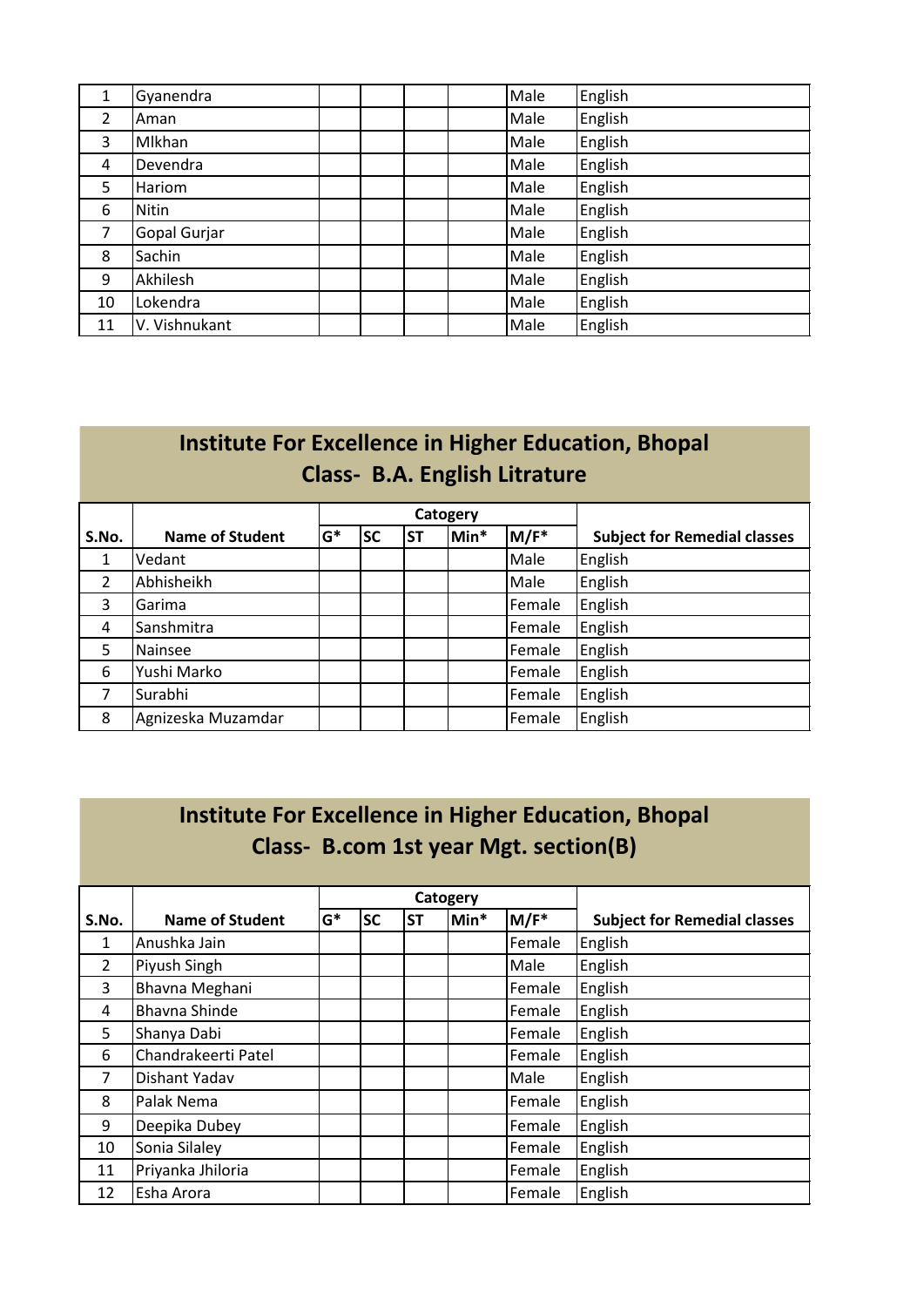| . n<br>-- | $\sim$ 1<br><br>Jain<br>ishalini      |  |  | <b>I</b> Female | $\cdots$<br><b>IEnglish</b> |
|-----------|---------------------------------------|--|--|-----------------|-----------------------------|
| 14<br>- - | $\cdot$<br>Voch<br>Vishwakarma<br>as. |  |  | <b>Male</b>     | English                     |

|                     | Institute For Excellence in Higher Education, Bhopal |       |           |           |          |         |                                     |  |  |  |  |
|---------------------|------------------------------------------------------|-------|-----------|-----------|----------|---------|-------------------------------------|--|--|--|--|
| Class-B.sc 1st year |                                                      |       |           |           |          |         |                                     |  |  |  |  |
|                     |                                                      |       |           |           | Catogery |         |                                     |  |  |  |  |
| S.No.               | Name of Student                                      | $G^*$ | <b>SC</b> | <b>ST</b> | Min*     | $M/F^*$ | <b>Subject for Remedial classes</b> |  |  |  |  |
| 1                   | Neelesh Kumar                                        |       |           |           |          | Male    | English                             |  |  |  |  |
| $\overline{2}$      | Vinay Pawar                                          |       |           |           |          | Male    | English                             |  |  |  |  |
| 3                   | Nandni Chouhan                                       |       |           |           |          | Female  | English                             |  |  |  |  |
| 4                   | Mahima Sharma                                        |       |           |           |          | Female  | English                             |  |  |  |  |
| 5                   | Mayur Sujane                                         |       |           |           |          | Male    | English                             |  |  |  |  |
| 6                   | Kamna Bisen                                          |       |           |           |          | Female  | English                             |  |  |  |  |
| 7                   | Bhumika Patva                                        |       |           |           |          | Female  | English                             |  |  |  |  |
| 8                   | Sakshi Pipede                                        |       |           |           |          | Female  | English                             |  |  |  |  |
| 9                   | Shivani Rajput                                       |       |           |           |          | Female  | English                             |  |  |  |  |
| 10                  | Arpita Dongre                                        |       |           |           |          | Female  | English                             |  |  |  |  |

| <b>Institute For Excellence in Higher Education, Bhopal</b> |                                       |  |
|-------------------------------------------------------------|---------------------------------------|--|
|                                                             | <b>Class- B.com 1st year Taxation</b> |  |

|       |                        |       |           |           | Catogery |        |                                     |
|-------|------------------------|-------|-----------|-----------|----------|--------|-------------------------------------|
| S.No. | <b>Name of Student</b> | $G^*$ | <b>SC</b> | <b>ST</b> | Min*     | M/F*   | <b>Subject for Remedial classes</b> |
|       | <b>Ganesh Patel</b>    |       |           |           |          | Male   | English                             |
|       | Yogesh Jain            |       |           |           |          | Male   | English                             |
| 3     | Prasuk Jain            |       |           |           |          | Male   | English                             |
| 4     | Deepshikha Dubey       |       |           |           |          | Female | English                             |
| 5     | Priyanka Deshbharti    |       |           |           |          | Female | English                             |

# **Institute For Excellence in Higher Education, Bhopal Class- B.A. History**

|       |                        |       |           |           | Catogery |      |                                     |
|-------|------------------------|-------|-----------|-----------|----------|------|-------------------------------------|
| S.No. | <b>Name of Student</b> | $G^*$ | <b>SC</b> | <b>ST</b> | Min*     | M/F* | <b>Subject for Remedial classes</b> |
|       | Mayank Tiwari          |       |           |           |          | Male | History                             |
| 2     | <b>Mihir Paswan</b>    |       |           |           |          | Male | History                             |
| 3     | Nitin Prajapati        |       |           |           |          | Male | History                             |
| 4     | Aman Dhakad            |       |           |           |          | Male | <b>History</b>                      |
| 5     | Gyanendra Prakash Sahu |       |           |           |          | Male | History                             |
| 6     | Ankit Raguvashi        |       |           |           |          | Male | History                             |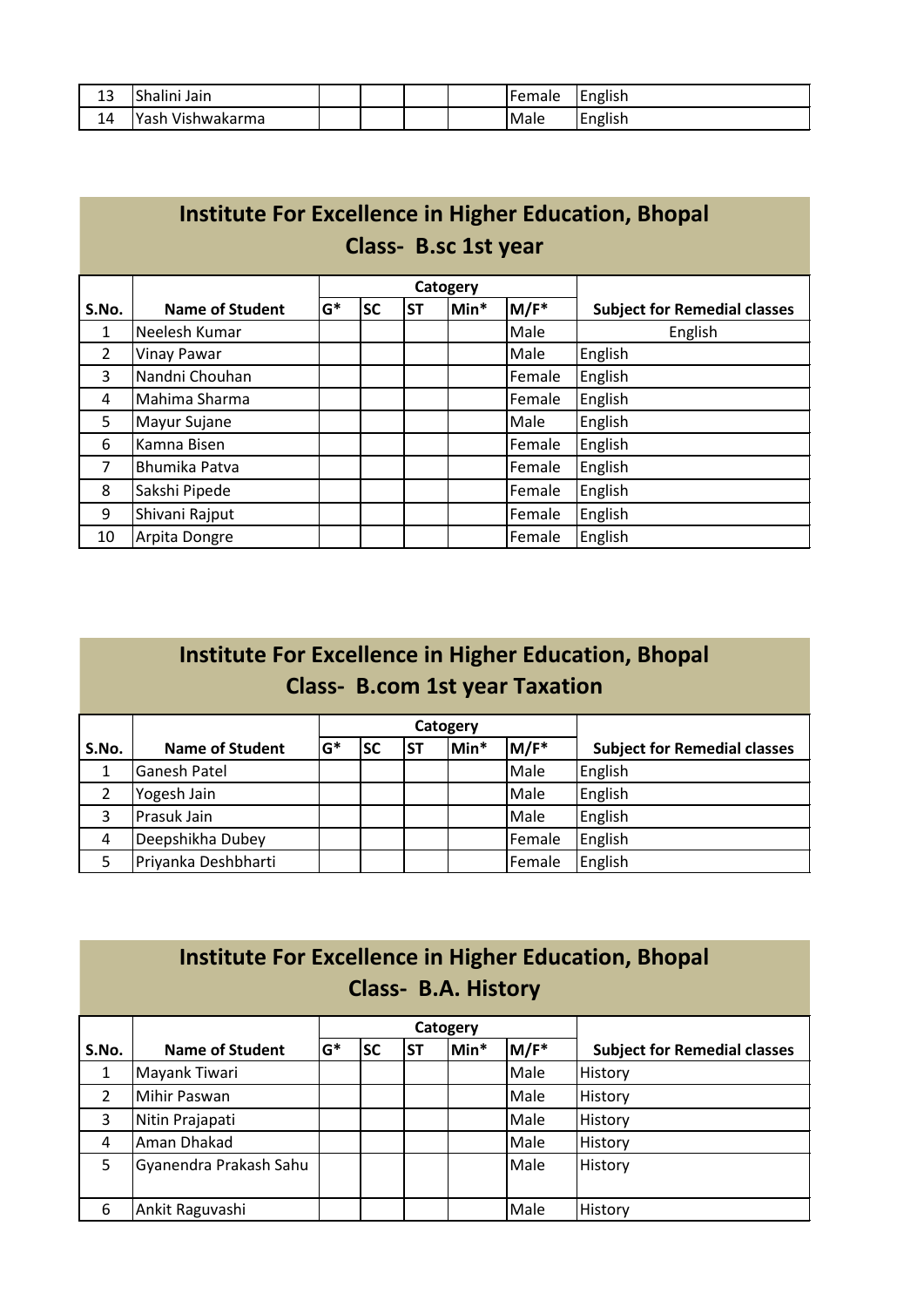|    | IHari Om Gour     |  |  | Male | <b>History</b> |
|----|-------------------|--|--|------|----------------|
| 8  | Pradeep Pal       |  |  | Male | <b>History</b> |
| 9  | Devendra Kumar    |  |  | Male | <b>History</b> |
| 10 | Lokendra Kushwaha |  |  | Male | <b>History</b> |

# **Institute For Excellence in Higher Education, Bhopal Class- B.sc1st year**

|       |                        |       |           |           | Catogery |         |                                     |
|-------|------------------------|-------|-----------|-----------|----------|---------|-------------------------------------|
| S.No. | <b>Name of Student</b> | $G^*$ | <b>SC</b> | <b>ST</b> | Min*     | $M/F^*$ | <b>Subject for Remedial classes</b> |
| 1     | <b>Traun Pawar</b>     |       |           |           |          | Male    | English                             |
| 2     | Sachin k. Patel        |       |           |           |          | Male    | English                             |
| 3     | Aaditya Verma          |       |           |           |          | Male    | English                             |
| 4     | Mayank Tiwari          |       |           |           |          | Male    | English                             |
| 5     | Shivam                 |       |           |           |          | Male    | English                             |
| 6     | Anurag Singh           |       |           |           |          | Male    | English                             |
| 7     | Sachin                 |       |           |           |          | Male    | English                             |
| 8     | Shrikant               |       |           |           |          | Male    | English                             |
| 9     | Lokendra               |       |           |           |          | Male    | English                             |

|                | Institute For Excellence in Higher Education, Bhopal<br><b>Class- B.com 1st year section-D</b> |       |           |           |          |        |                                     |  |  |  |  |  |
|----------------|------------------------------------------------------------------------------------------------|-------|-----------|-----------|----------|--------|-------------------------------------|--|--|--|--|--|
|                |                                                                                                |       |           |           | Catogery |        |                                     |  |  |  |  |  |
| S.No.          | <b>Name of Student</b>                                                                         | $G^*$ | <b>SC</b> | <b>ST</b> | Min*     | M/F*   | <b>Subject for Remedial classes</b> |  |  |  |  |  |
| $\mathbf{1}$   | Sanjana Rautel                                                                                 |       |           |           |          | Female | English                             |  |  |  |  |  |
| $\overline{2}$ | Anjali Kaushal                                                                                 |       |           |           |          | Female | English                             |  |  |  |  |  |
| 3              | Jaya Raj                                                                                       |       |           |           |          | Female | English                             |  |  |  |  |  |
| 4              | Preeti Bhallavi                                                                                |       |           |           |          | Female | English                             |  |  |  |  |  |

| Institute For Excellence in Higher Education, Bhopal |  |
|------------------------------------------------------|--|
| Class-B.sc 1st year                                  |  |

|                |                        |       |           |           | Catogery |        |                                     |
|----------------|------------------------|-------|-----------|-----------|----------|--------|-------------------------------------|
| S.No.          | <b>Name of Student</b> | $G^*$ | <b>SC</b> | <b>ST</b> | Min*     | M/F*   | <b>Subject for Remedial classes</b> |
| 1              | Girdhari Ahirwar       |       |           |           |          | Male   | English                             |
| $\overline{2}$ | Muskan C.              |       |           |           |          | Female | English                             |
| 3              | Rajnandini             |       |           |           |          | Female | English                             |
| 4              | Ankita Bagde           |       |           |           |          | Female | English                             |
| 5              | Sapna Rajput           |       |           |           |          | Female | English                             |
| 6              | Pooja Kumre            |       |           |           |          | Female | English                             |
| 7              | Shivam Patel           |       |           |           |          | Male   | English                             |
| 8              | Kuldeep Gour           |       |           |           |          | Male   | English                             |
| 9              | Akanksha Dangi         |       |           |           |          | Female | English                             |
| 10             | Sakshi Raghuwansi      |       |           |           |          | Female | English                             |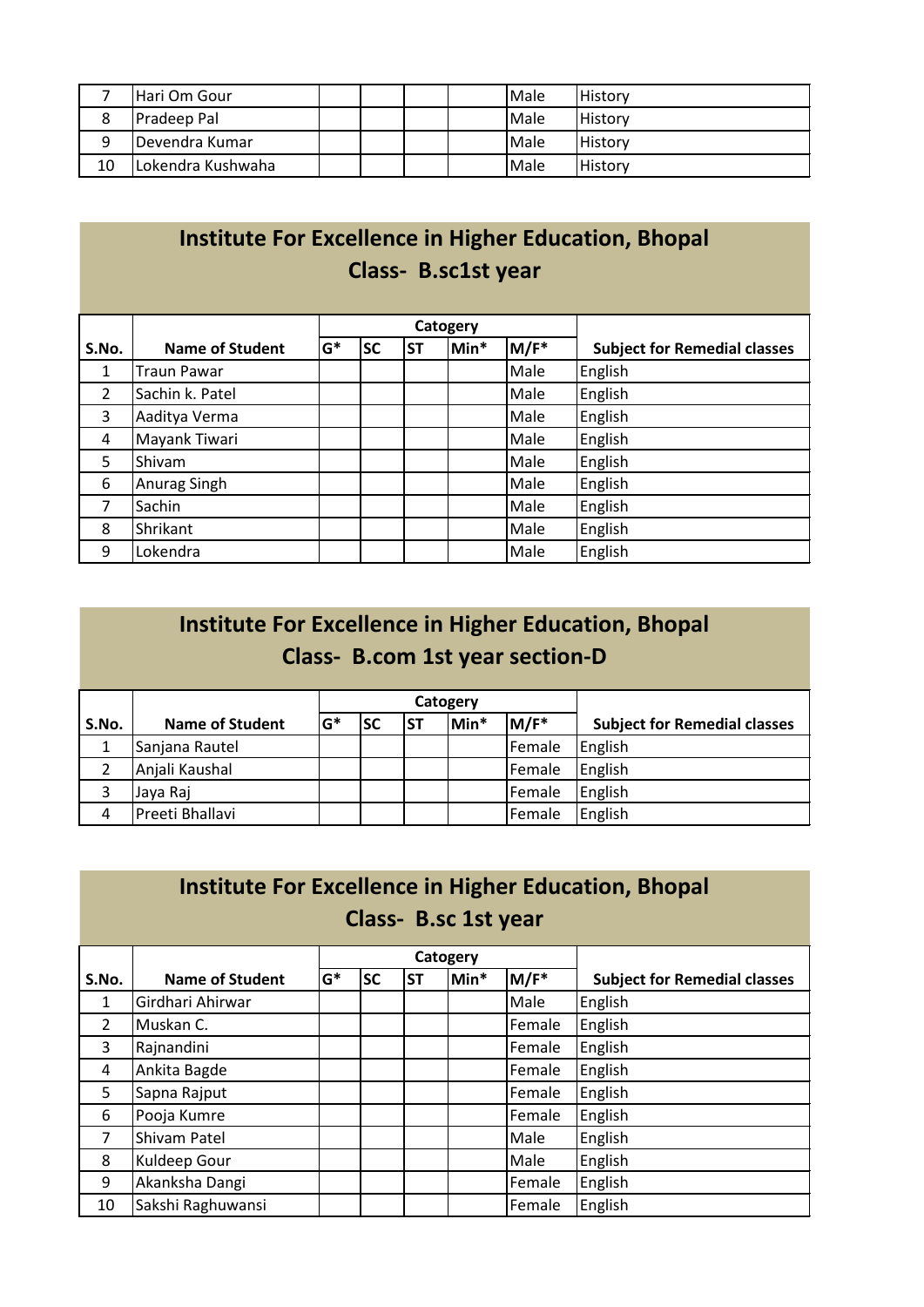| A A<br>ᆂᆂ | . .<br>Kushwaha<br>'tva<br>'Adi |  |  | <b>Male</b> | .<br><b>IEnglish</b> |
|-----------|---------------------------------|--|--|-------------|----------------------|
| -<br>∸∸   | iwari<br>max<br>Πd<br>ъA.       |  |  | <b>Male</b> | English              |

|                | <b>Institute For Excellence in Higher Education, Bhopal</b><br>Class-B.sc 1st year |       |           |           |      |      |                                     |
|----------------|------------------------------------------------------------------------------------|-------|-----------|-----------|------|------|-------------------------------------|
|                |                                                                                    |       |           |           |      |      |                                     |
| S.No.          | Name of Student                                                                    | $G^*$ | <b>SC</b> | <b>ST</b> | Min* | M/F* | <b>Subject for Remedial classes</b> |
| 1              | Kartavya Panthi                                                                    |       |           |           |      | Male | English                             |
| $\overline{2}$ | Piyush Sharma                                                                      |       |           |           |      | Male | English                             |
| 3              | <b>Basant Thakre</b>                                                               |       |           |           |      | Male | English                             |
| 4              | Rahul Dhurve                                                                       |       |           |           |      | Male | English                             |
| 5              | Chandrakant M                                                                      |       |           |           |      | Male | English                             |
| 6              | Vikas Singh                                                                        |       |           |           |      | Male | English                             |
| 7              | Pratik Solanki                                                                     |       |           |           |      | Male | English                             |
| 8              | <b>Rishant Sonwane</b>                                                             |       |           |           |      | Male | English                             |
| 9              | Vikas Kaithal                                                                      |       |           |           |      | Male | English                             |
| 10             | Shaktipal Rajput                                                                   |       |           |           |      | Male | English                             |
| 11             | Suyash                                                                             |       |           |           |      | Male | English                             |
| 12             | <b>Hemant Pawar</b>                                                                |       |           |           |      | Male | English                             |

#### **Institute For Excellence in Higher Education, Bhopal Class- B.com1st year**

|                |                        |       |           |           | Catogery |                  |                                     |
|----------------|------------------------|-------|-----------|-----------|----------|------------------|-------------------------------------|
| S.No.          | <b>Name of Student</b> | $G^*$ | <b>SC</b> | <b>ST</b> | lMin*    | M/F <sup>*</sup> | <b>Subject for Remedial classes</b> |
| 1              | Aditi Agrawal          |       |           |           |          | Male             | English                             |
| $\overline{2}$ | Salona Khan            |       |           |           |          | Male             | English                             |
| 3              | Sakshi                 |       |           |           |          | Female           | English                             |
| 4              | Mahi                   |       |           |           |          | Female           | English                             |
| 5              | Mansi Assudani         |       |           |           |          | Female           | English                             |
| 6              | Anjum                  |       |           |           |          | Female           | English                             |
| 7              | Meali                  |       |           |           |          | Female           | English                             |
| 8              | Vishakha               |       |           |           |          | Female           | English                             |
| 9              | Ritu                   |       |           |           |          | Female           | English                             |
| 10             | Deepika                |       |           |           |          | Female           | English                             |
| 11             | Uma                    |       |           |           |          | Female           | English                             |
| 12             | Tripti                 |       |           |           |          | Female           | English                             |

**Institute For Excellence in Higher Education, Bhopal Class- Physics & Electronics 1st year**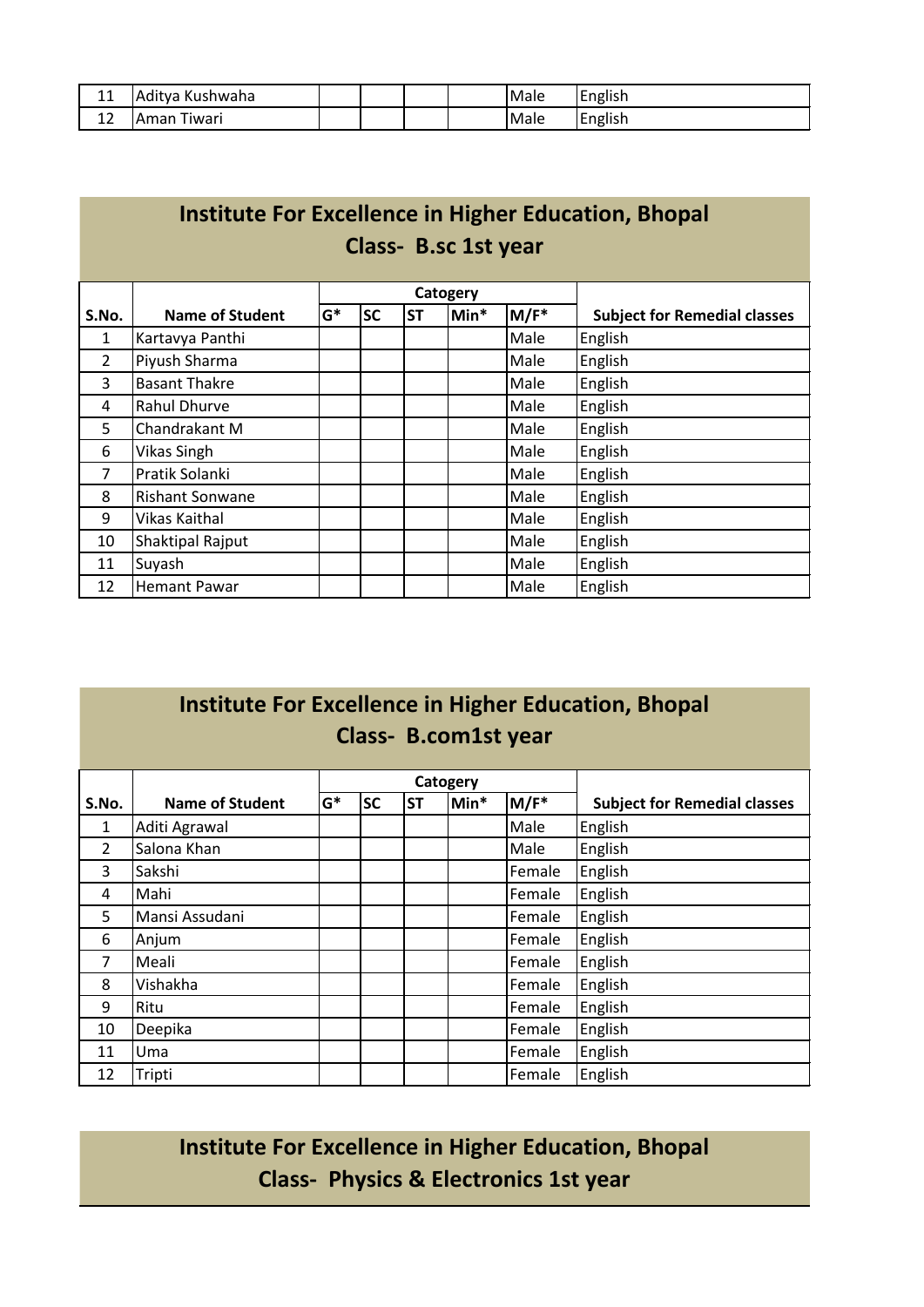|                |                           | Catogery |           |           |      |         |                                     |
|----------------|---------------------------|----------|-----------|-----------|------|---------|-------------------------------------|
| S.No.          | <b>Name of Student</b>    | $G^*$    | <b>SC</b> | <b>ST</b> | Min* | $M/F^*$ | <b>Subject for Remedial classes</b> |
| 1              | <b>ABHISHEK DASONDHI</b>  | Υ        |           |           | N    | Male    | Electronics                         |
| $\overline{2}$ | <b>ABHISHEK MANDAL</b>    | Υ        |           |           |      | Male    | Electronics                         |
| 3              | <b>ADARSH TYAGI</b>       | Ý        |           |           |      | Male    | Electronics                         |
|                |                           |          |           |           |      |         |                                     |
| 4              | AKANSHA CHOUDHARY         | Υ        |           |           |      | Female  | Electronics                         |
| 5              | <b>AKASH SARONIYA</b>     |          | Υ         |           |      | Male    | Electronics                         |
| 6              | ANSHUL UDAENIYA           | Υ        |           |           |      | Male    | Electronics                         |
| 7              | <b>ARUNIMA BILLORE</b>    | Υ        |           |           |      | Female  | Electronics                         |
| 8              | <b>ARVIND PAL</b>         | Υ        |           |           |      | Male    | Electronics                         |
| 9              | <b>ASHI HUNDET</b>        | Υ        |           |           |      | Female  | Electronics                         |
| 10             | <b>BHUPENDRA MEWADA</b>   | Υ        |           |           |      | Male    | Electronics                         |
| 11             | <b>CHINMAYA PANDEY</b>    | Y        |           |           |      | Female  | Electronics                         |
| 12             | DEEKSHA JHARIYA           |          | Υ         |           |      | Female  | Electronics                         |
| 13             | <b>DEEPAK KUSHWAHA</b>    | Y        |           |           |      | Male    | Electronics                         |
| 14             | <b>DEVANSH SHARMA</b>     | Υ        |           |           |      | Male    | Electronics                         |
| 15             | <b>DHARMENDRA PATEL</b>   | Υ        |           |           |      | Male    | Electronics                         |
| 16             | DILEEP KUMAR SAHU         | Υ        |           |           |      | Male    | Electronics                         |
| 17             | <b>JATIN SEN</b>          | Υ        |           |           |      | Male    | Electronics                         |
| 18             | <b>MANEESH</b>            |          | Y         |           |      | Male    | Electronics                         |
| 19             | <b>NEERAJ VERMA</b>       | Υ        |           |           |      | Male    | Electronics                         |
| 20             | <b>NILESH KUMAR</b>       | Y        |           |           |      | Male    | Electronics                         |
| 21             | <b>NILESH SAWNER</b>      |          | Y         |           |      | Male    | Electronics                         |
| 22             | POONAM PAWAR              | Y        |           |           |      | Female  | Electronics                         |
| 23             | PRASHANT SHARMA           | Υ        |           |           |      | Male    | Electronics                         |
| 24             | <b>PRAVIN SAHU</b>        | Υ        |           |           |      | Male    | Electronics                         |
| 25             | <b>RACHNA</b>             | Y        |           |           |      | Female  | Electronics                         |
| 26             | <b>RAVI</b>               | Y        |           |           |      | Male    | Electronics                         |
|                |                           |          |           |           |      |         |                                     |
| 27             | RITIK CHANDRAWANSHI       | Y        |           |           |      | Male    | Electronics                         |
| 28             | <b>ROHIT NAYAK</b>        | Υ        |           |           |      | Male    | Electronics                         |
| 29             | <b>SANIL JAIN</b>         | Υ        |           |           |      | Male    | Electronics                         |
| 30             | SARANSH AGRAWAL           | Υ        |           |           |      | Male    | Electronics                         |
| 31             | <b>SATISH SEN</b>         | Υ        |           |           |      | Male    | Electronics                         |
| 32             | SAURAV BAGHEL             | Υ        |           |           |      | Male    | Electronics                         |
| 33             | <b>SEJAL SONI</b>         | Υ        |           |           |      | Female  | Electronics                         |
| 34             | SHIVAM                    | Υ        |           |           |      | Male    | Electronics                         |
| 35             | <b>SHRIKANT PATEL</b>     | Υ        |           |           |      | Male    | Electronics                         |
| 36             | SIDDHIKA DUBEY            | Υ        |           |           |      | Female  | Electronics                         |
| 37             | <b>VIKASH KUMAR VERMA</b> | Υ        |           |           |      | Male    | Electronics                         |
| 38             | YASH KURME                | Ý        |           |           |      | Male    | Electronics                         |
| 39             | <b>ADARSH UIKEY</b>       |          |           | Υ         |      | Male    | Physics                             |
| 40             | <b>ANKITA SAHARE</b>      |          | Y         |           |      | Female  | Physics                             |
| 41             | <b>ANKUSH KALBHOR</b>     | Υ        |           |           |      | Male    | <b>Physics</b>                      |
| 42             | ANUJ MALVIYA              |          | Y         |           |      | Male    | Physics                             |
| 43             | <b>ARPITA DONGRE</b>      |          | Υ         |           |      | Female  | Physics                             |
| 44             | <b>BHUMIKA PATANKER</b>   | Υ        |           |           |      | Female  | Physics                             |
| 45             | <b>BHUPENDRA TIWARI</b>   | Υ        |           |           |      | Male    | Physics                             |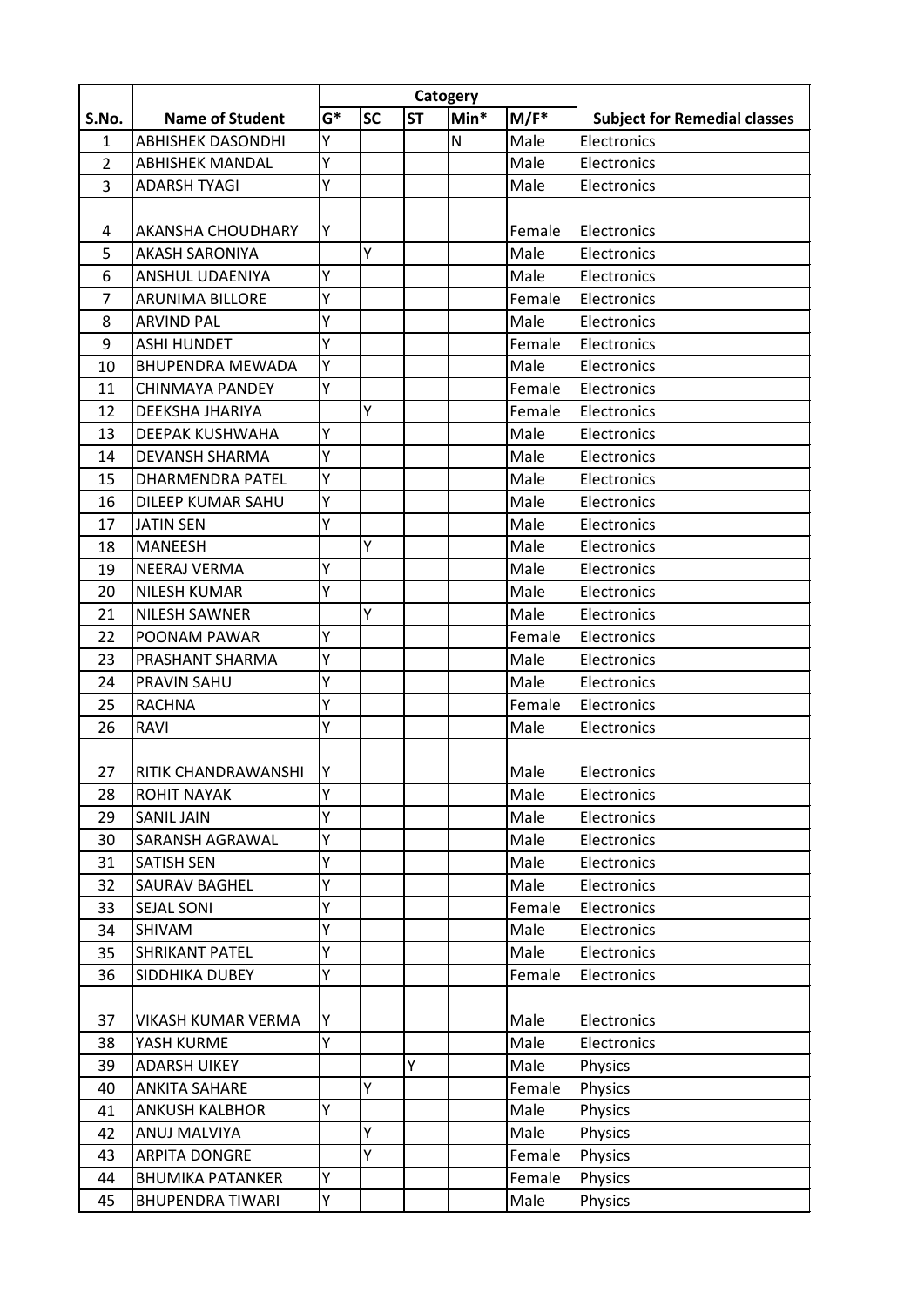| 46 | <b>DEEPAK AHIRWAR</b>      |   | Υ |   |   | Male   | Physics |
|----|----------------------------|---|---|---|---|--------|---------|
| 47 | <b>DEEPAK BHAMBHANI</b>    | Υ |   |   |   | Male   | Physics |
| 48 | <b>DOLLY PANTHI</b>        |   | Y |   |   | Female | Physics |
| 49 | <b>HARSHIT MAKODE</b>      | Y |   |   |   | Male   | Physics |
| 50 | <b>HARSHITA SINGH</b>      | Υ |   |   |   | Female | Physics |
| 51 | HIMANSHUI SINGH            | Y |   |   |   | Male   | Physics |
| 52 | <b>JUVERIA USMANI</b>      | Υ |   |   | Y | Female | Physics |
| 53 | <b>KAMNA BISEN</b>         | Ý |   |   |   | Female | Physics |
| 54 | KRATIKA BARSAINYA          | Ý |   |   |   | Female | Physics |
|    |                            |   |   |   |   |        |         |
| 55 | <b>KRISHN MOHAN BAGHEL</b> | Υ |   |   |   | Male   | Physics |
| 56 | <b>MAHIMA SHARMA</b>       | Υ |   |   |   | Female | Physics |
| 57 | <b>MANTASHA ANSARI</b>     | Y |   |   |   | Female | Physics |
| 58 | <b>MANVI SHARMA</b>        | Y |   |   |   | Female | Physics |
| 59 | <b>MAYUR SUJANE</b>        | Y |   |   |   | Male   | Physics |
| 60 | <b>MOHAN MAGARDE</b>       | Y |   |   |   | Male   | Physics |
| 61 | <b>NAMISHA LAUD</b>        | Y |   |   |   | Female | Physics |
| 62 | NANDINI CHAUHAN            | Y |   |   |   | Female | Physics |
|    | <b>NEELESH KUMAR</b>       |   |   |   |   |        |         |
| 63 | <b>GODEWAR</b>             | Υ |   |   |   | Male   | Physics |
| 64 | NIKHIL PRATAP SINGH        | Υ |   |   |   | Male   | Physics |
| 65 | NISHANT MISHRA             | Y |   |   |   | Male   | Physics |
| 66 | PAWAS RAJ                  |   | Y |   |   | Male   | Physics |
| 67 | PRAGYA RAJPOOT             | Υ |   |   |   | Female | Physics |
| 68 | PRASHANT                   | Υ |   |   |   | Male   | Physics |
| 69 | PRIYAM ARYA                | Y |   |   |   | Male   | Physics |
| 70 | PRIYANK JAIN               | Y |   |   | Y | Male   | Physics |
| 71 | <b>RAAG DIXIT</b>          | Ý |   |   |   | Male   | Physics |
| 72 | ROOPANKAR UIKEY            |   |   | Υ |   | Male   | Physics |
| 73 | <b>SAKSHEE PIPARDE</b>     |   | Ý |   |   | Female | Physics |
|    |                            |   |   |   |   |        |         |
| 74 | SAURABH RAJA PARMAR        | Υ |   |   |   | Male   | Physics |
| 75 | <b>SAURABH SUMAN</b>       |   | Y |   |   | Male   | Physics |
|    |                            |   |   |   |   |        |         |
| 76 | SAURAV KUMAR PANDEY  Y     |   |   |   |   | Male   | Physics |
| 77 | SHIVAM SAHU                | Υ |   |   |   | Male   | Physics |
| 78 | SHIVANI RAJPOOT            | Y |   |   |   | Female | Physics |
| 79 | SHUBHAM SISODIYA           |   | Υ |   |   | Male   | Physics |
| 80 | <b>SURBHI SHUKLA</b>       | Y |   |   |   | Female | Physics |
|    | <b>TARUN KUMAR</b>         |   |   |   |   |        |         |
| 81 | MAGARDE                    | Υ |   |   |   | Male   | Physics |
|    |                            |   |   |   |   |        |         |
| 82 | VARSHA VISHWAKARMA         | Y |   |   |   | Female | Physics |
| 83 | <b>VIKAS PATHAK</b>        | Y |   |   |   | Male   | Physics |
| 84 | VINAY                      | Υ |   |   |   | Male   | Physics |

**Institute For Excellence in Higher Education, Bhopal Class- Sociology 1st year**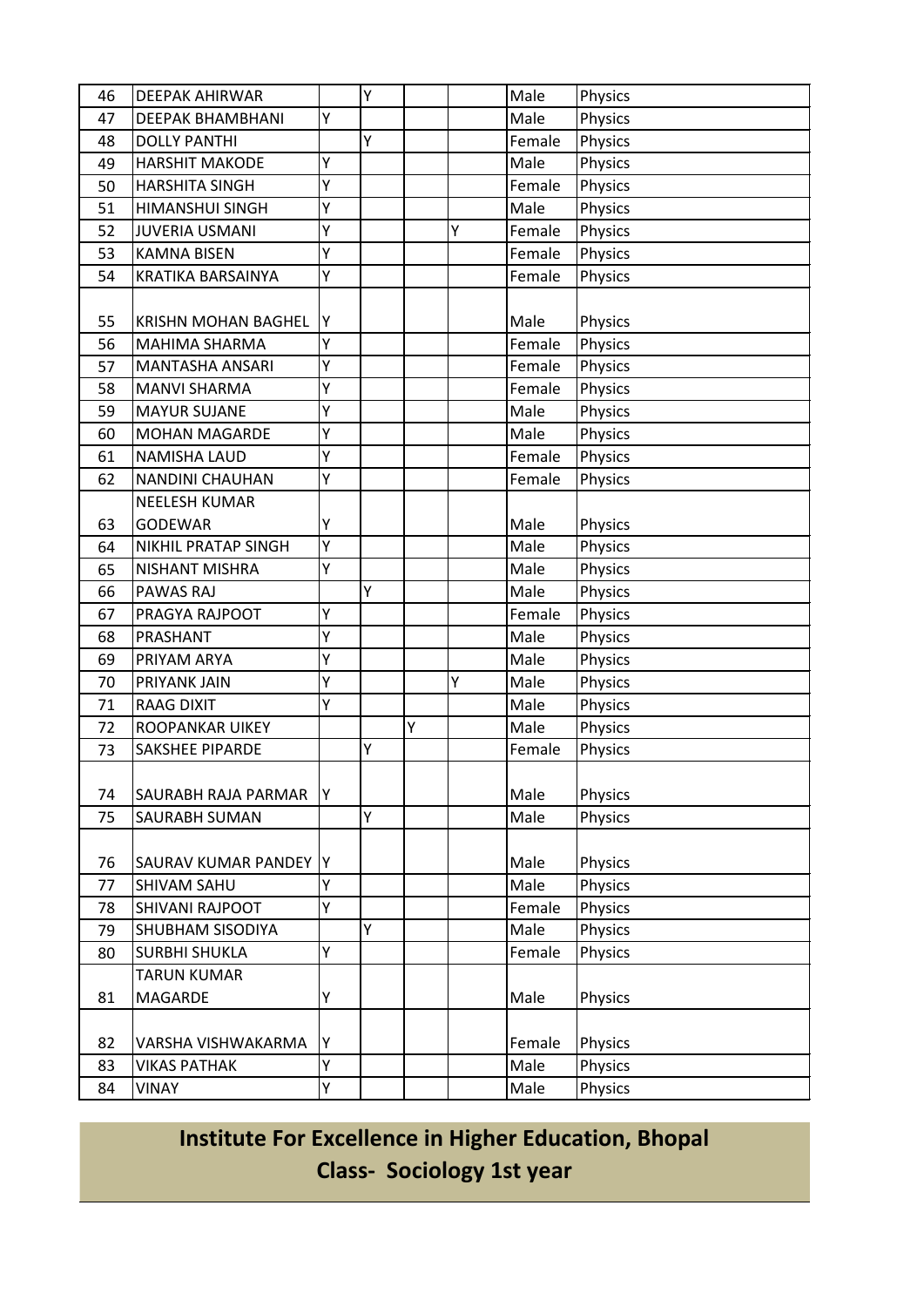|                |                         | Catogery |           |           |      |         |                                     |
|----------------|-------------------------|----------|-----------|-----------|------|---------|-------------------------------------|
| S.No.          | <b>Name of Student</b>  | $G^*$    | <b>SC</b> | <b>ST</b> | Min* | $M/F^*$ | <b>Subject for Remedial classes</b> |
| 1              | <b>ABHISHEK SAHANI</b>  | Υ        |           |           |      | Male    | Sociology                           |
| $\overline{2}$ | <b>ADITYA CHOUHAN</b>   | Y        |           |           |      | Male    | Sociology                           |
| 3              | <b>AMIT CHOUDHARY</b>   |          | Y         |           |      | Male    | Sociology                           |
|                | <b>ANJALI</b>           |          |           |           |      |         |                                     |
| 4              | CHANDRAWANSHI           | Υ        |           |           |      | Female  | Sociology                           |
| 5              | <b>ANMOL NEMA</b>       | Y        |           |           |      | Female  | Sociology                           |
| 6              | <b>ARYAN SINGH</b>      | Υ        |           |           |      | Male    | Sociology                           |
| 7              | <b>ASTHA</b>            | Υ        |           |           |      | Female  | Sociology                           |
| 8              | <b>AYUSHI JAIN</b>      | Y        |           |           |      | Female  | Sociology                           |
| 9              | <b>BUSHRA AYAZ</b>      | Υ        |           |           | Y    | Female  | Sociology                           |
| 10             | <b>DEEPESH SUTRAKAR</b> |          | Υ         |           |      | Male    | Sociology                           |
| 11             | <b>DIKSHA GOSAI</b>     | Y        |           |           |      | Female  | Sociology                           |
| 12             | <b>DILIP SINGH</b>      |          | Υ         |           |      | Male    | Sociology                           |
|                |                         |          |           |           |      |         |                                     |
| 13             | DIVYA SINGH BUNDELA     | Υ        |           |           |      | Female  | Sociology                           |
| 14             | <b>FAIQA SIDDIQUI</b>   | Y        |           |           | Y    | Female  | Sociology                           |
| 15             | <b>GARIMA GAUR</b>      | Ý        |           |           |      | Female  | Sociology                           |
| 16             | <b>JAYA YADUWANSHI</b>  | Υ        |           |           |      | Female  | Sociology                           |
| 17             | <b>KANCHAN INGLE</b>    |          | Y         |           |      | Female  | Sociology                           |
| 18             | <b>KUMARI SONAM</b>     |          |           | Y         |      | Female  | Sociology                           |
|                | <b>MAHENDRA</b>         |          |           |           |      |         |                                     |
| 19             | CHUNDAWAT               | Υ        |           |           |      | Male    | Sociology                           |
| 20             | <b>MANISHA GUPTA</b>    | Υ        |           |           |      | Female  | Sociology                           |
| 21             | <b>MOHINI SONI</b>      | Υ        |           |           |      | Female  | Sociology                           |
| 22             | <b>MOHIT SONI</b>       | Υ        |           |           |      | Male    | Sociology                           |
| 23             | <b>MONIKA RAI</b>       | Y        |           |           |      | Female  | Sociology                           |
| 24             | <b>MUSKAN PATIDAR</b>   | Υ        |           |           |      | Female  | Sociology                           |
| 25             | NISKARSH DWIVEDI        | Υ        |           |           |      | Male    | Sociology                           |
| 26             | <b>PRAGYA RAI</b>       | Y        |           |           |      | Female  | Sociology                           |
| 27             | PRERNA LAMBA            | Υ        |           |           |      | Female  | Sociology                           |
|                | PRIYANSHU               |          |           |           |      |         |                                     |
| 28             | SURYAWANSHI             | Υ        |           |           |      | Male    | Sociology                           |
| 29             | <b>ROHAN PAWAR</b>      |          | Υ         |           |      | Male    | Sociology                           |
| 30             | <b>RUCHI ROHITAS</b>    |          | Y         |           |      | Female  | Sociology                           |
| 31             | <b>SAIYAM JAIN</b>      | Υ        |           |           | Υ    | Male    | Sociology                           |
| 32             | <b>SALONI MANJHI</b>    |          |           | Υ         |      | Female  | Sociology                           |
| 33             | SAPNA AHIRWAR           |          | Υ         |           |      | Female  | Sociology                           |
| 34             | SHAILJA DWIVEDI         | Υ        |           |           |      | Female  | Sociology                           |
| 35             | SHIKHA PATHAK           | Υ        |           |           |      | Female  | Sociology                           |
| 36             | <b>SHREYA LAKSHAKAR</b> | Υ        |           |           |      | Female  | Sociology                           |
| 37             | SHREYA SAXENA           | Υ        |           |           |      | Female  | Sociology                           |
| 38             | <b>SHRUCHI ROONDHE</b>  | Υ        |           |           |      | Female  | Sociology                           |
| 39             | <b>SUBHODH</b>          |          | Y         |           |      | Male    | Sociology                           |
| 40             | <b>SUNIL JAGTAP</b>     |          | Y         |           |      | Male    | Sociology                           |
| 41             | <b>SURBHI BAJAJ</b>     | Y        |           |           | Y    | Female  | Sociology                           |
| 42             | <b>TARUN AHIRWAR</b>    |          | Υ         |           |      | Male    | Sociology                           |
| 43             | <b>VINAY ARKE</b>       |          | Υ         |           |      | Male    | Sociology                           |
| 44             | <b>VIVEK BUNKAR</b>     |          | Υ         |           |      | Male    | Sociology                           |